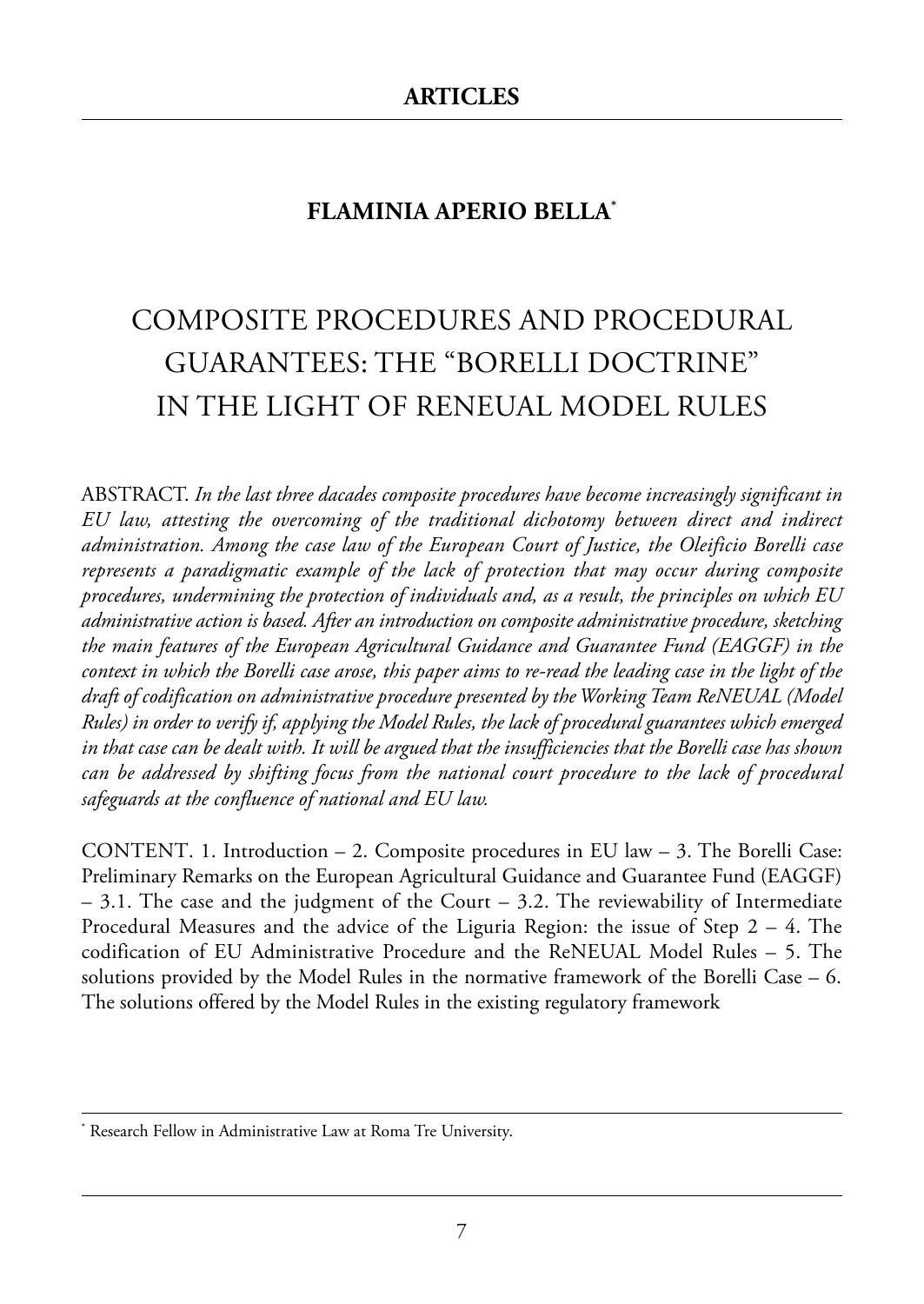#### *1. Introduction*

The increasing importance of administrative procedure at European Union (EU) level is emphasized in many studies dedicated to European administration,<sup>1</sup> especially after the entry into force of the Treaty of Lisbon.2

The first contribution to this evolution has been given by the Court of Justice (CJEU) and dates back several decades. The general principles of administrative action elaborated by CJEU case law laid the foundations for the conceptualisation itself of administrative procedure at EU level.

The method applied by the Court case law – gathering principles from the legal traditions of the Member States in order to reshape them while converging at EU level –

<sup>1</sup> The doctrinal studies on the topic are countless. For just a few instances of the main Italian studies, see S. CASSESE, *I lineamenti essenziali del diritto amministrativo comunitario*, in *Riv. it. dir. pubbl*. *com*., 1991, p. 3 *et seq.*; ID., *Il procedimento amministrativo europeo*, in F. Bignami-S. Cassese (eds.), *Il procedimento amministrativo nel diritto europeo*, Giuffrè, Milan, 2004, p. 31 *et seq.*; A. ADINOLFI, *I principi generali nella giurisprudenza comunitaria e la loro influenza sugli ordinamenti degli Stati membri*, in *Riv. it. dir. pubbl. com*., 1994, p. 521 *et seq.*; M.P. CHITI, *Diritto amministrativo europeo*, Giuffrè, Milan, 2004, p. 290 *et seq.*; G. DELLA CANANEA, *I procedimenti amministrativi dell'Unione Europea*, in M.P. Chiti-G. Greco (eds.), *Trattato di diritto amministrativo europeo*, Giuffrè, Milan, 2007, p. 497 *et seq*. More recently, looking beyond Italy, see H.C.H. HOFFMANN, *Seven Challenges for EU Administrative Law*, in *Review of European Administrative Law*, 2009, 2, p. 37 *et seq.*; J. ZILLER, *Is a law of administrative procedure for the union institutions necessary?* in *Riv. it. dir. pubbl. com*., 2011, 3-4, p. 699 *et seq.*; ID. *Alternative in Drafting an EU Administrative Procedure Law*, at [<http://www.europarl.europa.eu/studies>,](http://www.europarl.europa.eu/studies) 2011; A. SIMONATI, *The Principles of Administrative Procedure and the EU Courts: an Evolution in Progress?*, in *Review of European Administrative Law*, 2011, 1, p. 45 *et seq.*; B.G. MATTARELLA, *The concrete options for a law on administrative procedure bearing on direct EU administration?* in *Riv. it. dir. pubbl. com*., 2012, 3-4, p. 537 *et seq.*; J. SCHWARZE, *European Administrative Law in the Light of the Treaty of Lisbon*, in *European Public Law*, 2012, 2, p. 285 *et seq.*; E. NIETO GARRIDO, *Possible Developments of Article 298 TFEU: Towards an Open, Efficient and Indipendent European Administration*, *ivi*, p. 373 *et seq.*; P. CRAIG, *A General Law on Administrative Procedure, Legislative Competence and Judicial Competence*, in *European Public Law*, 2013, 3, p. 503 *et seq.*; ID. *The Lisbon Treaty*, Oxford University Press, Oxford, 2013.

<sup>2</sup> The Treaty of Lisbon recognised to the "Charter of Nice" (Charter of Fundamental Rights of the European Union of 7 December 2000), the same legal value as the Treaties, increasing the range of provisions related to administrative procedure. In particular, reconfirming the importance of the rule of law (see Preamble and Articles 2 and 21 TEU) and identifying the role of general principles simply with regard to foundamental rights (see Article 6, para. 3 TEU), the Treaty does not preclude the concurrent application of other general principles stemming from the CJEU, in particular principles of administrative law, which often refine general principles of a constitutional character (J. SCHWARZE, *European Administrative Law in the Light of the Treaty of Lisbon*, in *European Public Law*, 2012, 18, p. 293 *et seq.*). This aspect is also underlined in A. SIMONATI, *The Principles of Administrative Procedure and the EU Courts,* already quoted, p. 45; E. SCHMIDT-ASSMANN, *Principes de base d'une réforme du droit administratif*, in *Revue française de droit administratif*, 2008, p. 670 *et seq.*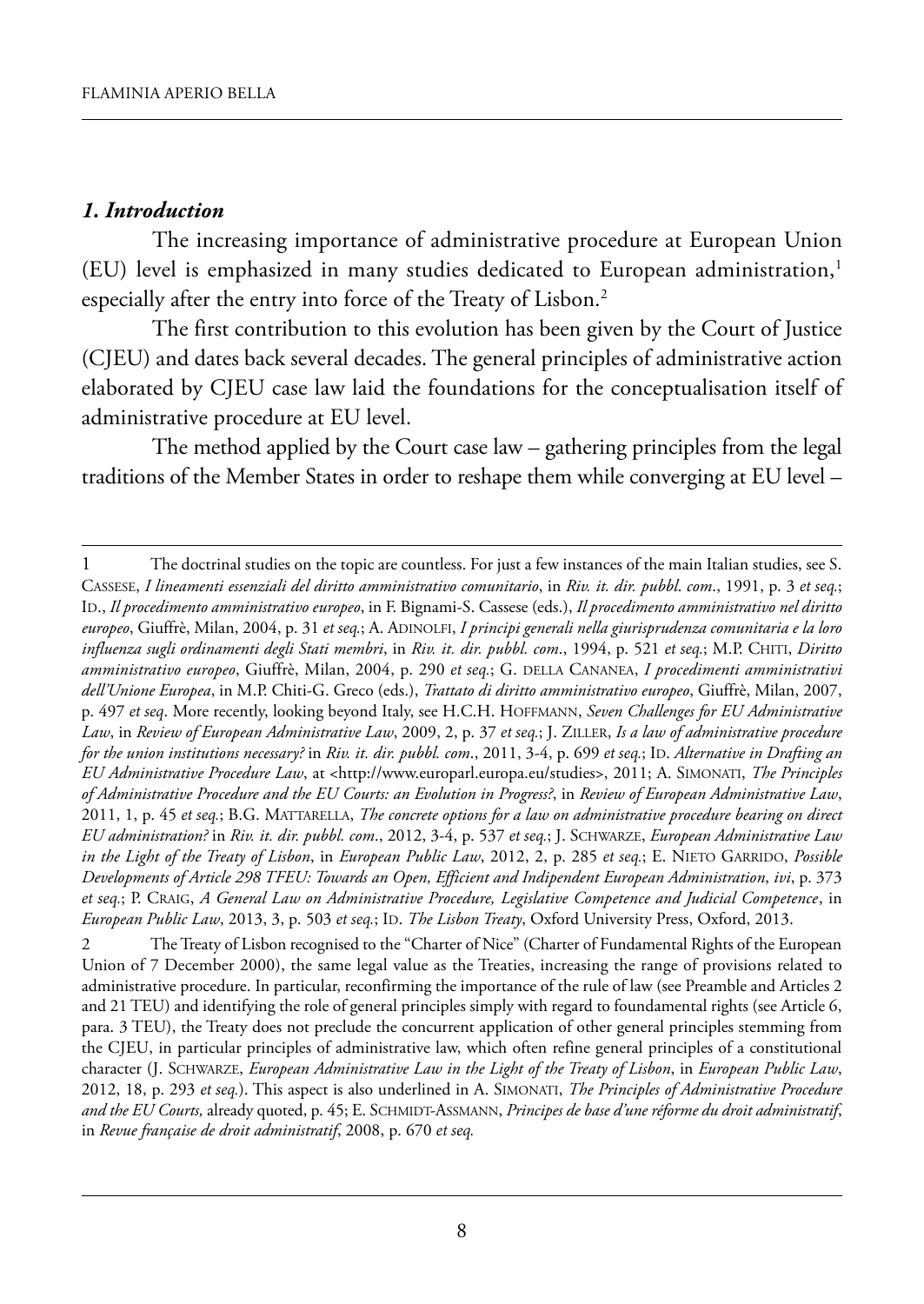led, as an outcome, to an evolution of national rules on administrative procedure. The entry into force of the Italian general law on administrative procedure (Law 241 of 1990) as well can be seen as a result of the convergence of EU and national legal systems towards certain common principles and values.<sup>3</sup> Moreover, eminent scholars described the increasing integration of the law systems of Member States of the (former) European Community ("Europeanisation") as one of the main evolutionary factors of national administrative systems.<sup>4</sup>

Whereas the written sources for procedural guarantees are growing (thanks to the CFREU being recognised the same legal value as the Treaties by the Treaty of Lisbon and the role played by the European Convention for the Protection of Human Rights and Fundamental Freedom ECHR), case law is still the "*natural habitat*"5 for the drawing up of principles of administrative procedure.<sup>6</sup>

The creative law-making process of the CJEU led to a statement of principles such as due process and effective judicial protection, which contributed to the creation of European administrative law and are, without any doubt, binding on EU Institutions7

There is now widespread agreement that the principles of law are to be applied by the institutions of the

<sup>3</sup> See M. CARTABRIA, *La tutela dei diritti nel procedimento amministrativo, la legge n. 241 del 1990 alla luce dei principi comunitari*, Giuffrè, Milan, 1991.

<sup>4</sup> E. SCHMIDT-ASSMANN, *Recenti sviluppi del diritto amministrativo generale in Germania*, in *Dir. pub.*, 1997, 1, p. 27 *et seq.* The phenomenon is also evident with regard to the term "European administrative law". The term is developing in two different, but somehow overlapping forms: in a narrower sense it describes the administrative law which regulates the direct and indirect execution of EU law, and in a broader sense, it deals with the process of harmonisation of the legal standard of administrative action between national laws of the Member States and the EU: «*Europeanization of administrative law*» (J. SCHWARZE, *European Administrative Law in the Light of the Treaty of Lisbon*, *supra*, note 2, p. 290). See recently S. TORRICELLI, *L'europeizzazione del diritto amministrativo italiano*, in B. Marchetti-L. De Lucia (eds.), *L'amministrazione europea e le sue regole*, Il Mulino, Bologna, 2015, p. 247 *et seq.*

<sup>5</sup> See M.P. CHITI, *Le forme di azione dell'amministrazione europea*, in F. Bignami-S. Cassese (eds.), *Il procedimento amministrativo nel diritto europeo*, *supra*, note 2, p. 68.

<sup>6</sup> The starting point for this judicial practice is the case of *Algera* (CJEU, 12 7 1957, C-7/56, C-3,7/57, in *Racc*., 81, p. 464), a *leading case* concerning the question of the revocation of administrative acts. The Court derived its obligation to creative law-making from the absence of express Treaty provisions on the question concerned, using the subject matter of '*déni de justice*' (imported from the French *Code Civil*) to state that «La Cour, sous peine de commettre un déni de justice, est donc obligée de le résoudre en s'inspirant des règles reconnues par les législations, la doctrine et la jurisprudence des pays membres». See G. DELLA CANANEA-C. FRANCHINI, *I principi dell'amministrazione europea*, Giappichelli, Turin, 2010.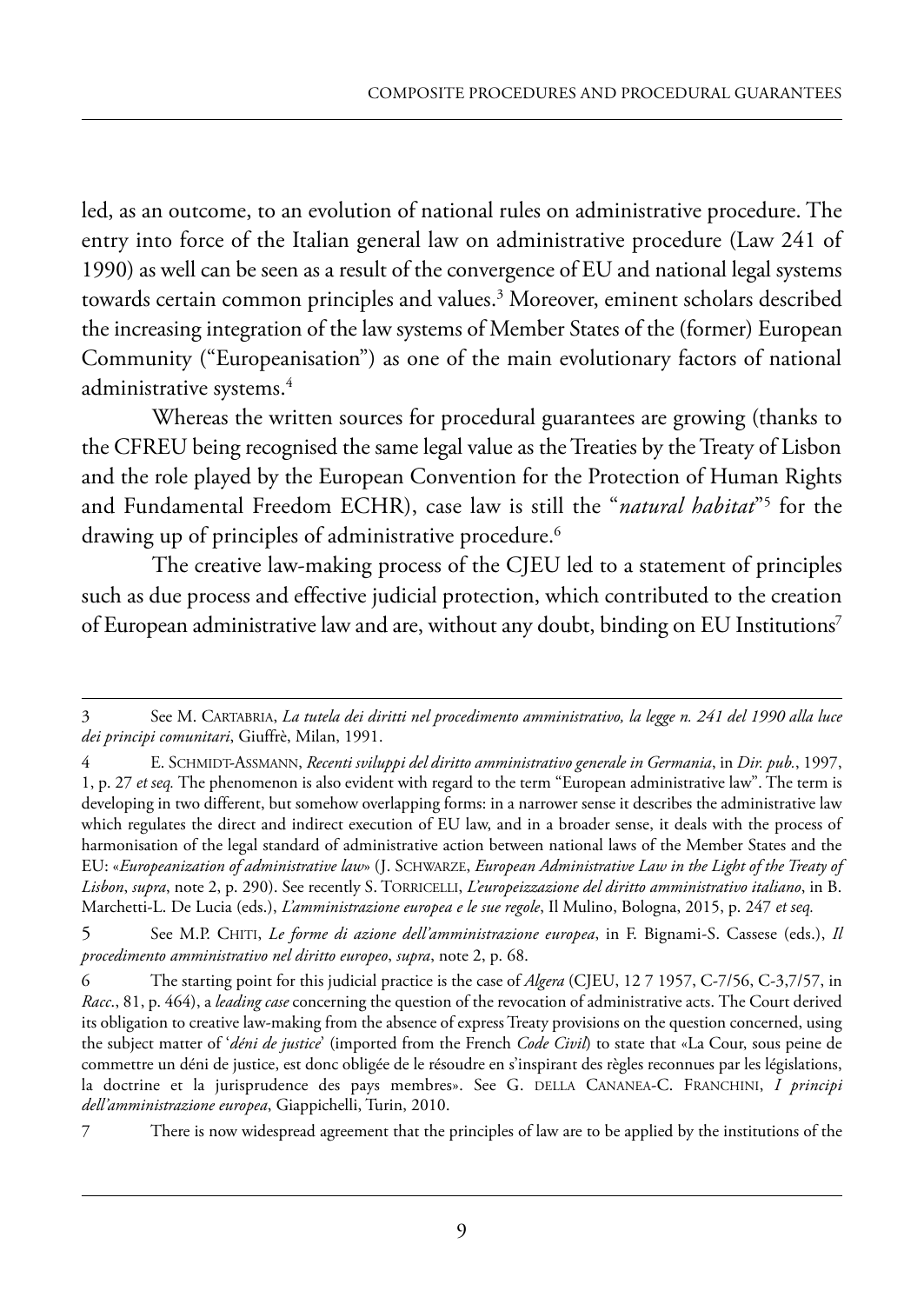as written rules and represent the *acquis communautaire.*<sup>8</sup>

The emergence of composite procedures, resulting from systems of shared administration, often called into question those principles with the risk of jeopardising them.<sup>9</sup>

In the framework of a complex and polycentric decisional process, where different actors, at both national and EU level, interact, following a shared and interrelated policy rather than an approach of strict separation, the rights and interests of addressees and third parties are at risk of falling into the 'black hole' between situations covered by the EU-level review and accountability mechanisms and those of the Member States.

The Oleificio Borelli case<sup>10</sup> represents a paradigmatic example of the lack of

Union and that the Court may condemn a breach of these principles just like a breach of any written norm. Accordingly, the term "law" used in Article 19 TEU (ex 220 TEC) to describe the parameters of judicial review of eu Courts includes unwritten principles (see J. sChwarZe, *European Administrative Law in the Light of the Treaty of Lisbon*, *supra*, note 2, p. 288 *et seq.*, spec. 293; see also s. Cassese, *Le basi del diritto amministrativo*, Garzanti, milan, Vi, 2000, 317 *et seq.*).

See M.P. CHITI, *Are there Universal Principles of Good Governance*?, in Euopean Public Law, 1995, p. 241 et seq.; A. ROMANO-TASSONE, *Il diritto amministrativo comunitario. Prospettive attuali e compiti della dottrina*, in R. ferrara-s. siCardi (eds.) *Itinerari e vicende del diritto pubblico in Italia. Amministrativisti e costituzionalisti a confronto*, Cedam, padua, 1998, p. 109 *et seq.*

<sup>9</sup> Regarding the concept of composite procedure, and its different classifications, see C. FRANCHINI, *Amministrazione italiana e amministrazione comunitaria*, ii, Cedam, padua, 1993; m.p. Chiti, *I procedimenti composti nel diritto comunitario e nel diritto interno*, in *Attività amministrativa e tutela degli interessati. L'influenza del diritto comunitario*, Giappichelli, Turin, 1997; G. DELLA CANANEA, I procedimenti amministrativi composti dell'Unione *europea*, in f. Bignami-s. Cassese (eds.) *Il procedimento amministrativo nel diritto europeo*, *supra*, note 2, p. 307 *et seq.*; G. della Cananea-m. Gnes, *I procedimenti amministrativi dell'Unione europea. Un'indagine*, Giappichelli, turin, 2004; o. Jansen-B. scöndorf-haubold (eds.), *The European Composite Administration*, intersentia, Cambridge, 2011; s. antoniaZZi, *Procedimenti amministrativi comunitari composti e principio del contraddittorio*, in *Riv. it. dir. pubbl. com*., 2007, p. 640 *et seq.*; h.C.h. hofmann, *Composite Procedures in EU Administrative Law*, in h.C.h. hofmann-a türk (eds.), *Legal Challenges in EU Administrative Law: The Move to an Integrated Administration*, Edward Elgar, Cheltenham, 2009, p. 136 *et seq.*; C. ECKES-J. MENDES, *The Right to Be Heard in Composite Administrative Procedures: Lost in between Protection?*, in *European Law Review*, 2011, 11, p. 651 *et seq.*; m. eliantonio, *Judicial Review in an Integrated Administration: the case of the Habitats Directive*, in *European Energy and Environmental Law Review*, 23, 2014, p. 116 *et seq.*

<sup>10</sup> CJeu,V, 3 12 1992, C-97/91, with a memorable comment by e. GarCía de enterría, *La ampliación de la competencia de las jurisdicciones contencioso-administrativas nacionales por obra del Derecho Comunitario.* sentencia Borelli de 3 de diciembre de 1992 del Tribunal de Justicia y el artículo 5 CEE, in *Revista española de derecho administrativo*, 1993, pp. 297-314; english version in Yearbook of european law, 1994, pp. 19-37; today also in *Scritti in onore di Alberto Predieri*, Giuffrè, milano, 1996, pp. 875-900; r. Caranta, *Sull'impugnabilità degli atti*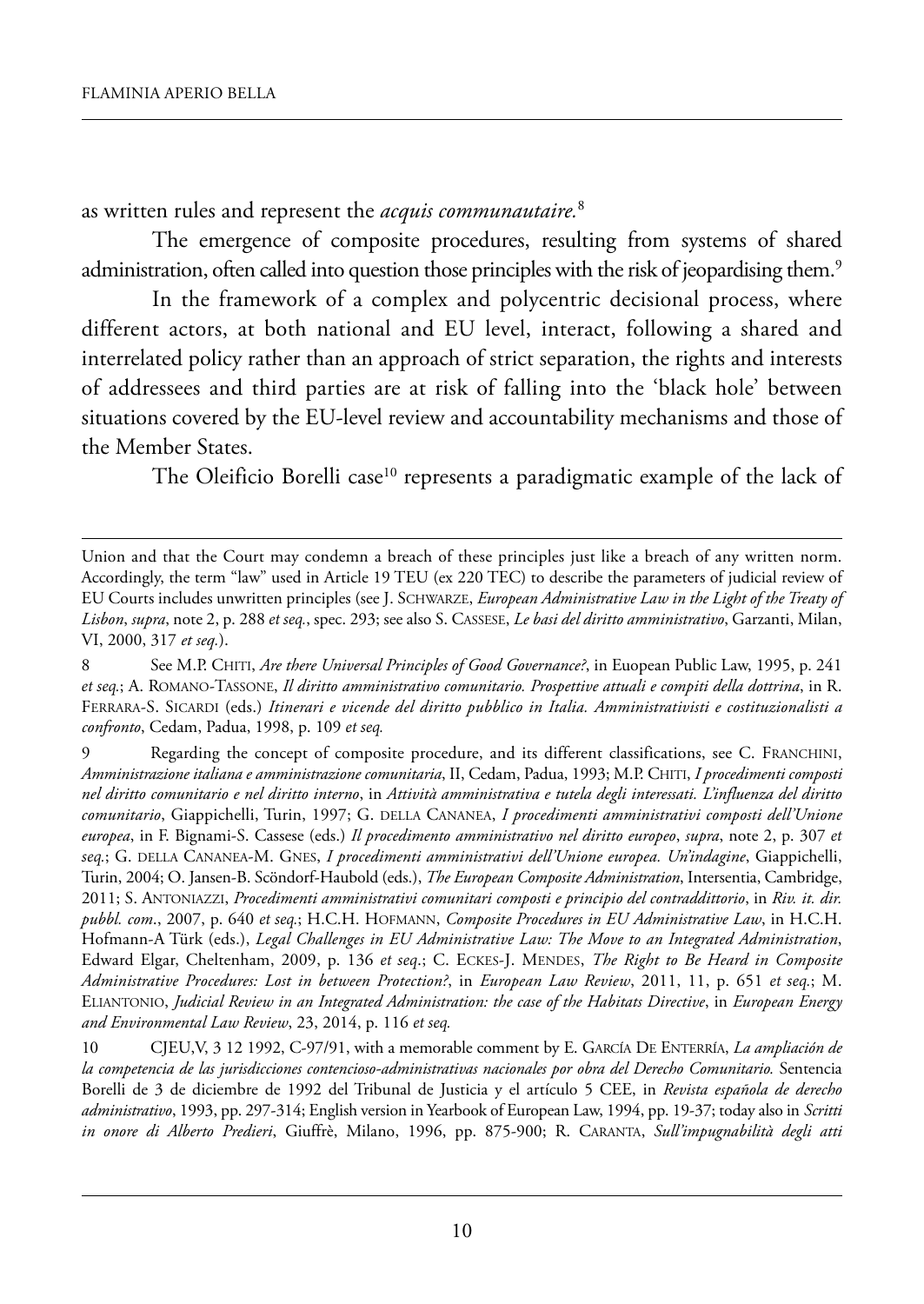protection that may occur during composite procedures, undermining the protection of individuals and, as a result, the principles on which EU administrative action is based.

After an introduction on composite administrative procedure and the main features of the European Agricultural Guidance and Guarantee Fund (EAGGF) in the context in which the Borelli case arose, the leading case<sup>11</sup> will be re-read in the light of the draft codification of administrative procedure, foreseen by scholars,<sup>12</sup> and presented by the Working Team ReNEUAL<sup>13</sup> (Model Rules). The aim of this paper is to verify if, in applying the Model Rules, the lack of procedural guarantees which emerged in that case can be dealt with.

The analysis will allow us to shed light on this ruling (which has enduring importance in legal practice and academic debate) highlighting how, despite the solution

*endoprocedimentali adottati dalle autorità nazionali nelle ipotesi di coamministrazione*, in foro amm., 1994, pp. 752-765.

<sup>11</sup> The decision in the Borelli case was so innovative that eminent sholars commented that «la doctrina de esta Sentencia, con indipendencia del caso concreto en que se ha producido, tiene una enorme trascendencia» (E. GARCÍA DE ENTERRÍA, *La ampliación de la competencia*, supra, note 11, p. 301).

<sup>12</sup> About the debate on codification of EU administrative procedure see G. DELLA CANANEA, *L'amministrazione europea*, in s. Cassese (eds.) *Trattato di diritto amministrativo, Diritto amministrativo generale*, ii, Giuffrè, Milan, 2003, p. 1890 et seq.; J. SCHWARZE, *European Administrative Law*, Sweet & Maxwell, London, 2006, 1<sup>st</sup> ed., CLXV *et seq.* Among the first opponents of the codification see C. HARLOW, *Codification of EC administrative procedures? Fitting the Foot to the Shoe or the Shoe to the Foot*, in *European Law Journal*, 1996, p. 3 *et seq.*; see also a. weBer, *Sviluppi del diritto Amministrativo Europeo*, in *Riv. it. dir. pubbl. com*., 1998, 3-4, p. 589 *et seq.* in favour of the codification see f. BiGnami, *The Democratic Deficit of the European Community Rulemaking: a Call for Notice and Comment in Comitology*, in *Harvard International Law Journal*, 1998, p. 451 *et seq.*

<sup>13</sup> The ReNEUAL – the Research Network on EU Administrative Law, is composed of academics and experts in EU law forming a Working Group that elaborated some "*restatements*" and guidelines in a draft of a general law on administrative procedure. after the european parliament resolution of 15 January 2013 with recommendations to the Commission on a Law of Administrative Procedure of the European Union, the Model Rules were presented during the ReNEUAL Conference that was held in May 2014 in Brussels (see the Reports of C. NAPOLITANO, *EU Administrative Procedures. Presenting and Discussing the ReNEUAL Draft Model Rules,* in *Riv. it. dir. pubbl. com.*, 3- 4, 2014, p. 879 *et seq.*; id., *Verso la codificazione del procedimento amministrativo dell'Unione europea: problemi e prospettive*, ivi, 1, 2015). As some of the members of the working group underlined, the term "Code" used to describe the system of Model Rules (see G. DELLA CANANEA-D.U. GALETTA, Codice ReNEUAL del procedimento *amministrativo dell'Unione Europea*, editoriale scientifica, naples, 2016, p. Xl) has to be understood in a broader sense, not seeking to describe a static system, but rather a positivisation of values and principles in order to regulate the administrative procedures of EU institutions (see the intervention of Prof. J. ZILLER, at the Confernece *Verso la codificazione del procedimento amministrativo dell'Unione europea: problemi e prospettive*, held in november 2014 at the Università degli Studi di Milano).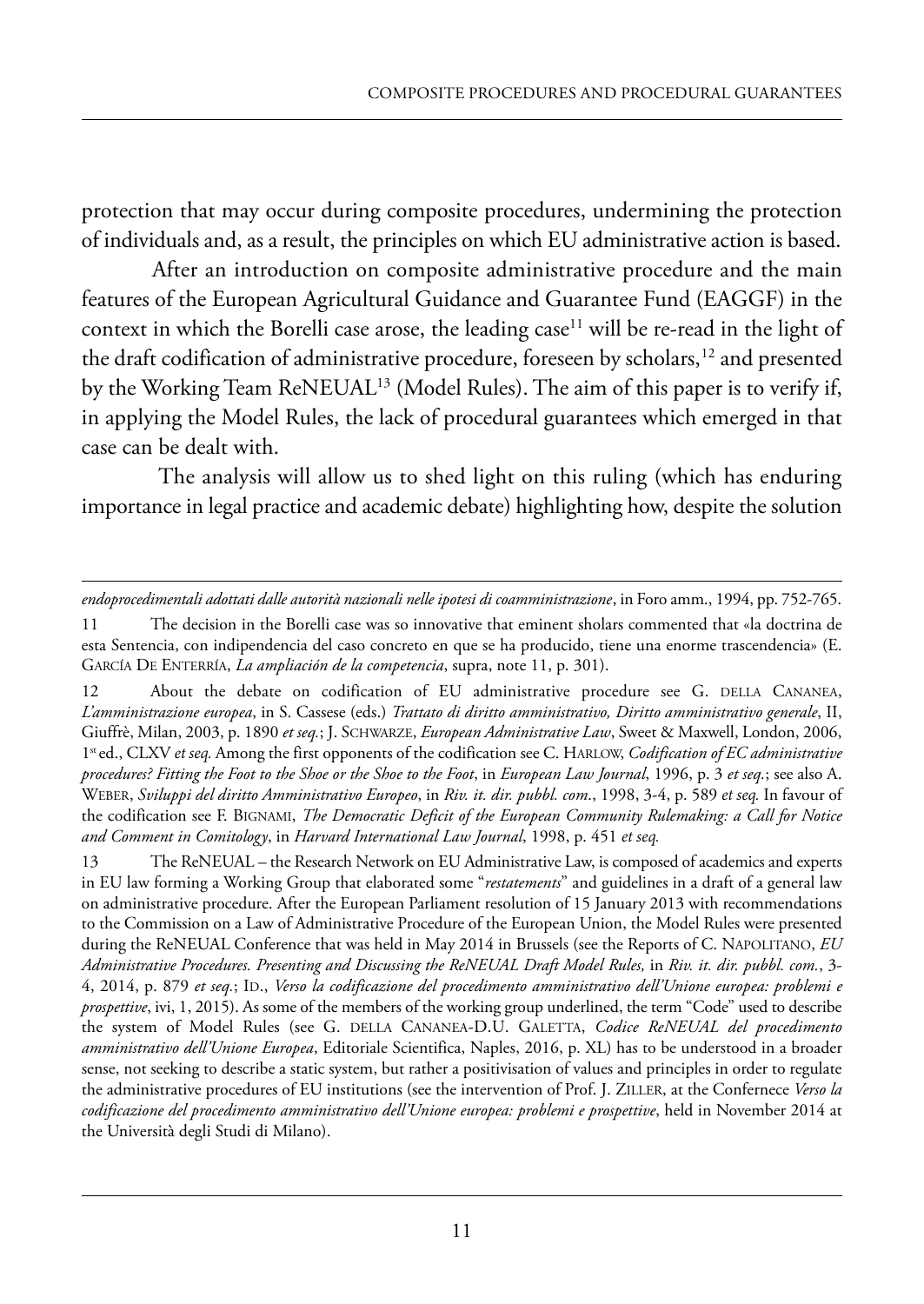given by the Court, the real lack of protection was not due to the Italian judicial review system but rather to the "grey zone" between national and EU procedural guarantees.

In the last part of the paper, the capacity of Model Rules to solve the challenge of composite procedure will be verified also in the light of the current feature of funding procedure related to the European Agricultural Guarantee Fund (EAGF), which replaced the EAGGF.

#### *2. Composite procedures in EU law*

Scholars identify three models of action in EU institutions: (i) Direct Administration, when the Commission and its bureaucratic dependencies, the array of European Agencies and the Council act directly; (ii) Indirect Administration, when EU institutions act through the authorities of national Member States (supervising the action of the latter); (iii) the specific mixed process embedding EU and national organs (developed more recently).14 The reasons of the choice of each type of action and their scope of application is complex and cannot be examined in detail here.

Suffice to say that the features of Direct Administration, based on the binary formula of Community decision – national execution, appeared adequate at first, when the economic policies pursued by the three Communities were more limited. At this early stage the need to set up a complex administrative system was not perceived, and even avoided in order to maintain executive power at national level, encouraging the growth of the new system.

This political choice led, in combination with other well-known factors – such as the tendency to recognise juridical relevance only to the conclusive act of the

<sup>14</sup> See S. CASSESE, *Il procedimento amministrativo europeo*, in F. Bignami-S. Cassese (a cura di), *Il procedimento amministrativo nel diritto europeo*, *supra*, note 2, p. 31; G. DELLA CANANEA, *I procedimenti amministrativi composti*, *ivi*, 307 *et seq.*; ID. *The European Union's Mixed Administrative Proceedings* in *Law and Contemporary Problems*, 2004, p. 197 *et seq.*, at [<scholarship.law.duke.edu>.](scholarship.law.duke.edu) See also, more recently, J. ZILLER, *Les concepts d'administration directe, d'administration indirecte et de coordination et le fondaments du droit administratif européen*, in J.B. Auby-J. Dutheil de la Rochere (edited by), *Traité de Droit Administratif Européeen*, Bruxelles, Bruylant, 2014, p. 327 *et seq.*; M.P. CHITI, *La legittimazione per risultati dell'Unione europea quale "comunità di diritto amministrativo"*, in *Riv. it. dir. pubbl. com*., 2, 2016, p. 397 *et seq.*, spec. 414.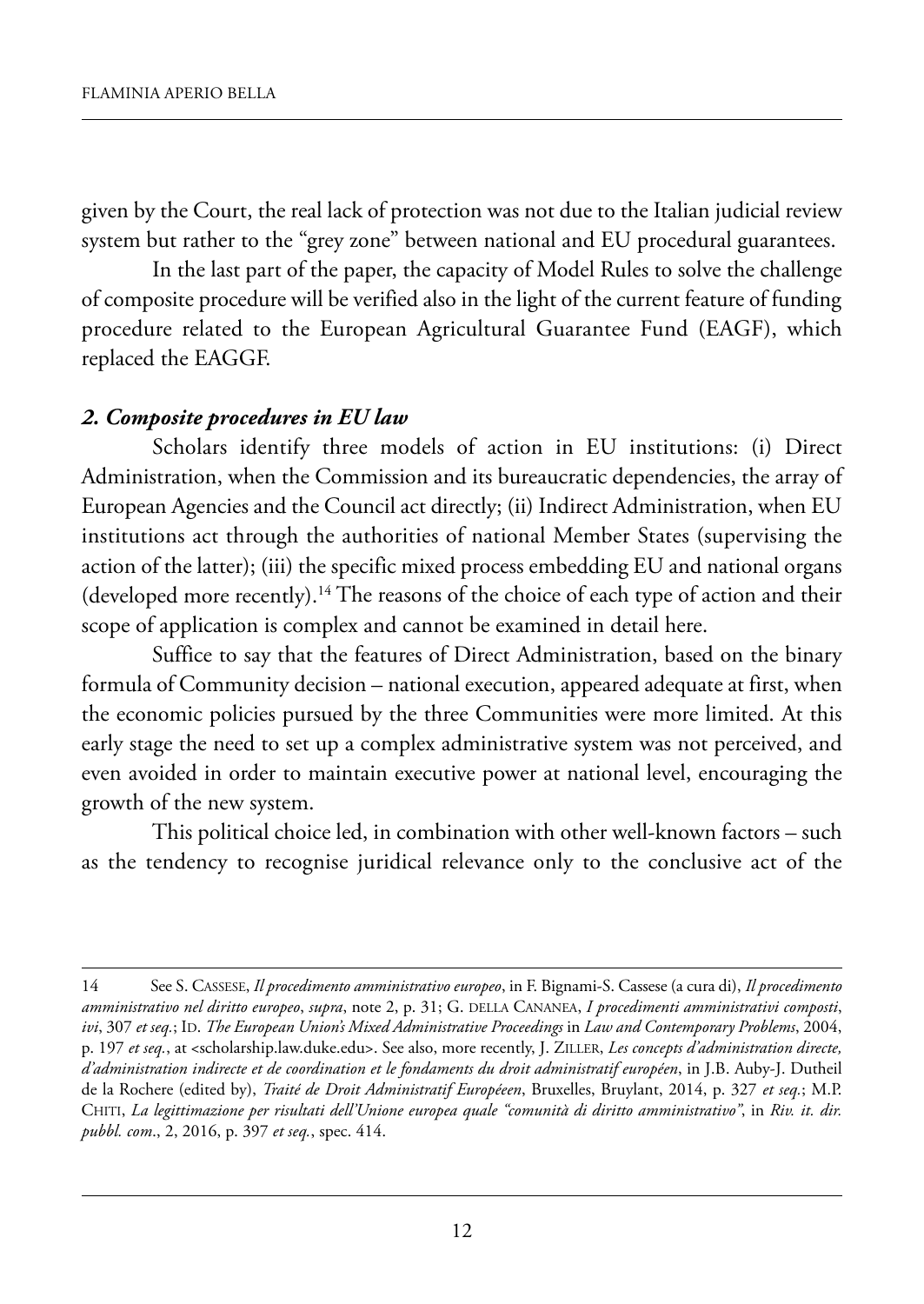proceeding and the lack of distinction between normative and administrative acts<sup>15</sup> – to a lack of interest in the procedural phenomenon.<sup>16</sup>

Not even the earliest studies on European administration, at first, investigated procedural aspects, being focused, as happened at national level, on the study of Community institutions and their acts<sup>17</sup> rather than the procedure leading to those acts.18

The reversal of this trend is related to the changing landscape described above, to the enhancement of Community powers<sup>19</sup> and to the expansion of the array of European administrations, often provided with direct executive powers.<sup>20</sup> Also significant were the spread of new forms of action based on co-operation between national and EU authorities (co-ordinated procedures), $^{21}$  or the involvement, in the same proceeding, of national and EU administrative acts (composite procedures).22

22 see g. della cananea, *I procedimenti amministrativi composti dell'Unione europea*, in F. Bignami-s.

<sup>15</sup> See Articles 202 and 211 TEC today replaced, in practice, by Articles 16 TEU and 290-291 TFEU. Among sholars, g. della cananea, *L'amministrazione europea*, in s. cassese (eds.) *Trattato di diritto amministrativo generale*, *supra*, note 13, p. 1803 *et seq.*

<sup>16</sup> c. Franchini, *I principi applicabili ai procedimenti amministrativi europei*, in F. Bignami-s. cassese (eds.) *Il procedimento amministrativo nel diritto europeo*, *supra*, note 2, p. 282 *et seq.* For a comparative perspective see s. Battini-B.g. mattarella-a. sandulli, *Il procedimento amministrativo*, in g. napolitano (eds.) *Diritto amministrativo comparato*, giuffrè, milan, 2007, p. 107 *et seq.* see also s. sticchi damiani, *L'atto amministrativo nell'ordinamento comunitario*, giappichelli, turin, 2006, p. 28 *et seq.*

<sup>17</sup> G. DELLA CANANEA, *I procedimenti amministrativi dell'Unione Europea*, *supra*, note 2, p. 502.

<sup>18</sup> among the earliest studies on the topic, see a. WeBer, *Il diritto amministrativo procedimentale nell'ordinamento della Comunità europea*, in *Riv. it. dir. pubbl. com*., 1992, p. 393 *et seq.* For the first monograph on european Administrative Procedure see H.P. NEHL, *Principles of Administrative Procedure in EC Law*, Hart, Oxford, 1999.

<sup>19</sup> Traditionally attributed to the introduction of both the Single European Act (SEA) and the Treaty on European Union (TEU) (see G. BOSCO, *Commentaire de l'Acte unique europeén des 17-28 février 1987, in Cahiers de Droit Européen*, 1987, p. 371 *et seq.*).

<sup>20</sup> It is worth underlining that this new trend did not lead to a complete removal of the "executive federalism", still provided by Article 290 TFEU, stating, as a rule, that Member States shall adopt all measures of national law necessary to implement legally binding Union acts, and giving implementing powers to the Commission and to the council as an exception.

<sup>21</sup> see m.p. chiti, *I procedimenti composti nel diritto comunitario e nel diritto interno*, *supra*, note 10, p. 55. in g. della cananea, *I procedimenti amministrativi dell'Unione europea*, in m.p. chiti-g. greco (eds.), *Trattato di diritto amministrativo europeo*, *supra*, note 2, p. 528.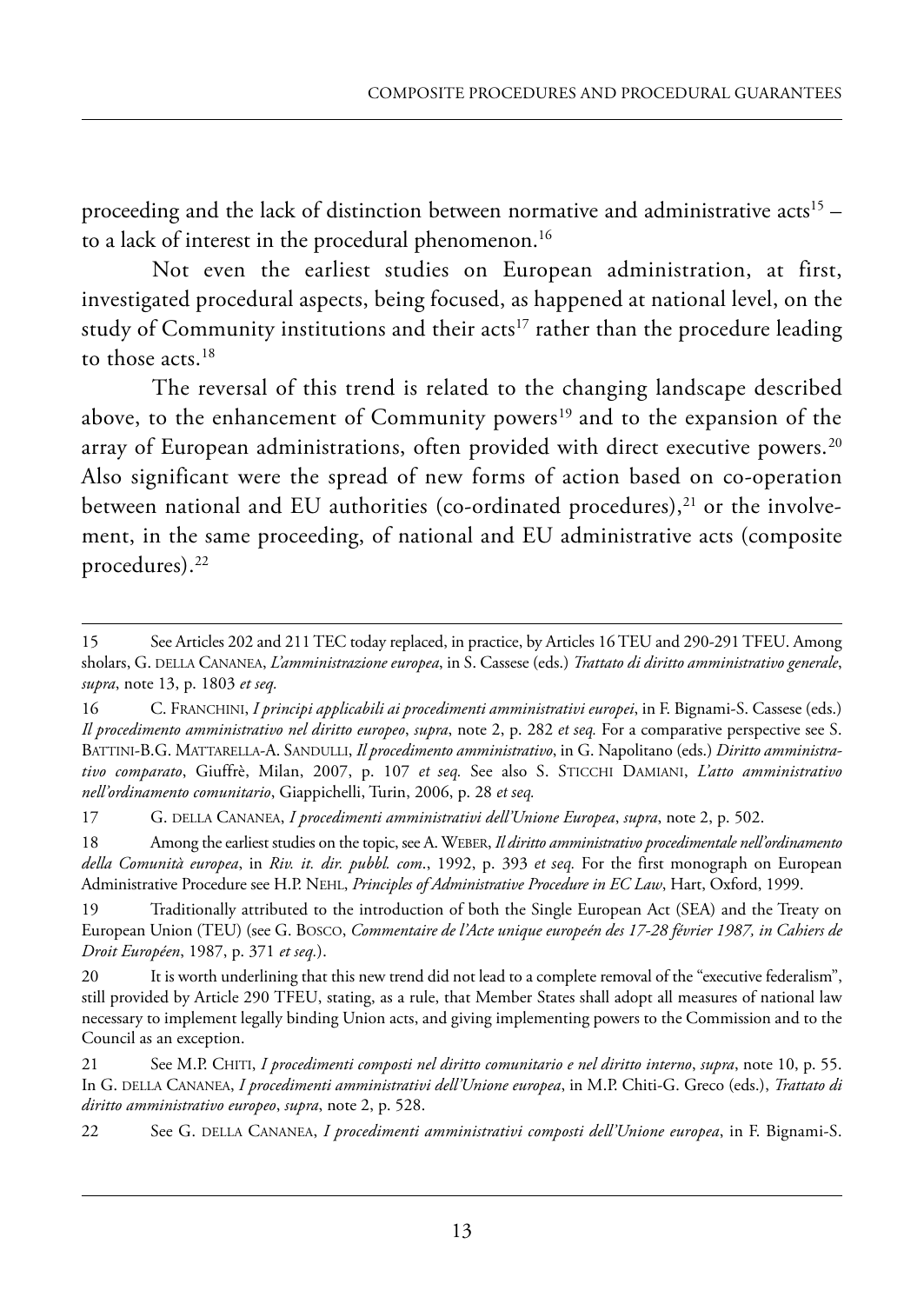The diffusion of mixed procedures imposed to acknowledge the relevance of administrative procedure at EU level<sup>23</sup> also gained an organisational aspect,<sup>24</sup> allowing the different actors involved to exchange information and co-operate. it also raised new questions regarding the judicial protection of individual interests, $25$  especially in terms of reviewability of intermediate procedural measures, but also the *audi alteram partem* principle and the guarantee of a complete gathering of information.<sup>26</sup>

Cassese (edited by) *Il procedimento amministrativo nel diritto europeo*, *supra*, note 2, p. 307 *et seq.*

23 On "procedural fairness" see J.A. USHER, *The CE Good Administration of European Community Law*, in *Current Legal Problems*, 1985, p. 269 *et seq.*, in which the a., observing the emergence of the principle of good administration in case law, combined with good faith, fairness, and diligence, stated that «in many cases […] the failure on the part of an EC institution to observe the principles of good administration does not in itself affect the legality of what has been done» (284). See also E. PICOZZA, *Il regime giuridico del procedimento amministrativo comunitario*, in *Riv. it. dir. pubbl. com*., 1994, 321 *et seq.*, and the already quoted monograph by h.p. nehl, *Principles of Administrative Procedure in EC Law*, *supra* note 19; a. massera, *I principi generali*, in m.p. Chiti-G. Greco (eds.), *Trattato di diritto amministrativo europeo*, *supra* note 2, p. 356 *et seq.*; d. de pretis, *Procedimenti amministrativi nazionali e procedimenti amministrativi europei*, in G. falcon (eds.), *Il procedimento amministrativo nei diritti europei e nel diritto comunitario, Ricerche e tesi in discussione*, Cedam, Padua, 2008, pp. 49-72.

24 see m.p. Chiti, *I procedimenti composti nel diritto comunitario e nel diritto italiano*, *supra* note 10, p. 55 *et seq.*; G. della Cananea, *I procedimenti amministrativi dell'Unione Europea*, *supra* note 2, 508 *et seq.* for the description of European administrative proceedings as tools to ensure the uniform, or at least combined, exercise of different and separated powers, see s. Cassese, *Il procedimento amministrativo europeo*, *supra* note 2, p. 37.

25 Among general principles of EU law the very existence of effective legal protection designed to ensure compliance with EU law is the essence of the rule of law. A generally accepted principle of modern legal systems and enshrined in national constitutions (see art. 24, 101, 111 and 113 of the italian Constitution), as well as international treaties (see art. 6 and 13 eChr), the principle of effective legal protection is considered a general principle of Community law by the Court of Justice (CJeC 15 5 1986, C-222/84, *Johnston*) and lastly incorporated in article 47 CFREU. At national level, the Italian code of administrative court procedure (Leg. Dec. 2 July 2010, no. 104 s.m.i.) states that «The administrative jurisdiction shall ensure full and effective protection in accordance with the principles of the Italian Constitution and European law». Among sholars, see M.A. SANDULLI, *Fonti e principi della giustizia amministrativa*, at giustizia-amministrativa.it, 2008; id., *Principi costituzionali e comunitari in materia di giurisdizione amministrativa (Relazione al Convegno di diritto amministrativo su Riflessioni sulla giurisdizione del giudice* amministrativo svoltosi a Gaeta il 22 maggio 2009), at giustamm.it, 2009 also published in M.A. Sandulli (eds.) Il *nuovo processo amministrativo*, Giuffrè, milan, 2013, i.

26 the question of the reviewability of intermediate procedural measures has been taken into account in many studies: among others see E. GARCÍA DE ENTERRIA, *La ampliación de la competencia de las jurisdicciones administrativas nacionales per obra del derecho comunitario*, *supra* note 2; m.p. Chiti, *I procedimenti composti nel diritto comunitario e nel diritto italiano, supra* note 10, p. 63; more recently ID. *I procedimenti amministrativi composti e l'effettività della tutela giurisdizionale*, *Giorn. dir. amm*., 2, 2019, p. 187 *et seq.* in the field of electronic communications see l. saltari, *I procedimenti comunitari composti: il caso delle telecomunicazioni*, in *Riv. trim. dir.*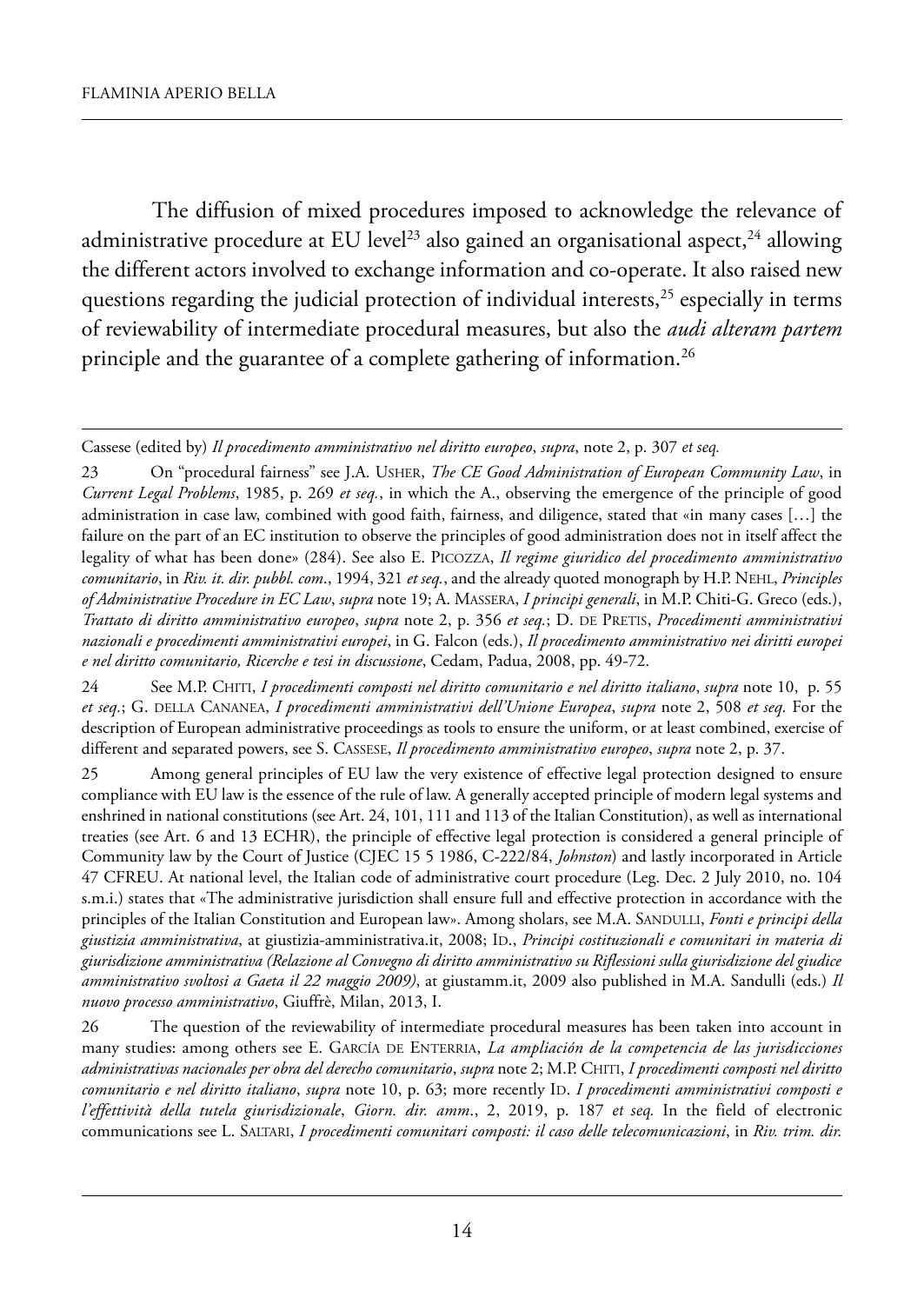# *3. The Oleificio Borelli Case: Preliminary Remarks on the European Agricultural Guidance and Guarantee Fund (EAGGF)*

To better outline the circumstances behind the Oleificio Borelli case, it is necessary to briefly discuss the features of funding proceedings through the EAGGF in place at the time of the relevant facts.<sup>27</sup>

according to the aim of increasing agricultural productivity by developing technical progress and ensuring the rational development of agricultural production, typical of the CAP (Common Agricultural Policy, Art. 39, para. 1, lett. a TEEC) the Community legislator established the European EAGGF (Art. 40, no. 4, TEEC) and regulated the founding procedure of this important European policy (see Regulation No. 25 of 1962 on the financing of the CAP, as amended by Regulation (EEC) No. 728/70).

The allocation procedure of the EAGGF represents, within the framework of CAP implementation, an example of composite procedure. As will be further analysed below, the fund disbursement field within CAP is still characterised, despite the development of the legal framework, by models of co-administration.

It is well known that the structural funds of the Union constitute enduring financing instruments, designed to support the Commission and the Member States during the establishment, implementation and funding of the EU structural policies. Essentially, the Fund contribution lies in subsidies co-financed by the beneficiary itself, by the Commission (amounting to an average 25%) and by the Member State (usually a 5% share), granted on the basis of projects approved by the Commission and the Member State involved.

*pubbl*., 2005, 2, p. 389 *et seq.* spec. p. 429 *et seq.* more recently h.C.h. hofmann-m. tidGhi, *Rights and remedies in implementation of EU policies by multi-jurisdictional networks*, in *European Public Law*, 2014, spec. p. 147 *et seq.*

<sup>27</sup> Reg. no. 1782/2003 established two new Funds: the European Agricultural Guarantee Fund (EAGF) and the European Agricultural Fund for Rural Development (EAFRD). The new Funds are regulated by Reg. no. 1290/2005 of the Council, of 21 June 2005, on the financing of the common agricultural policy. the current legal framework, that will be further examined below, provides for detailed "Fund-specific Regulations" for each type of fund and a general regulation (no. 1303/2013) laying down common provisions (p. Chirulli, *Amministrazioni nazionali ed esecuzione del diritto europeo*, in B. marchetti-l. de lucia (eds), *L'amministrazione europea e le sue regole*, *supra* note 5). For issues arising from the new legal framework see B. MARCHETTI, *Fondi strutturali e tutela giurisdizionale: variazioni degli schemi regolatori e conseguenze sull'architettura giudiziaria dell'UE*, in *Riv. it. dir. pubbl. com*., 2012, p. 1150 *et seq.*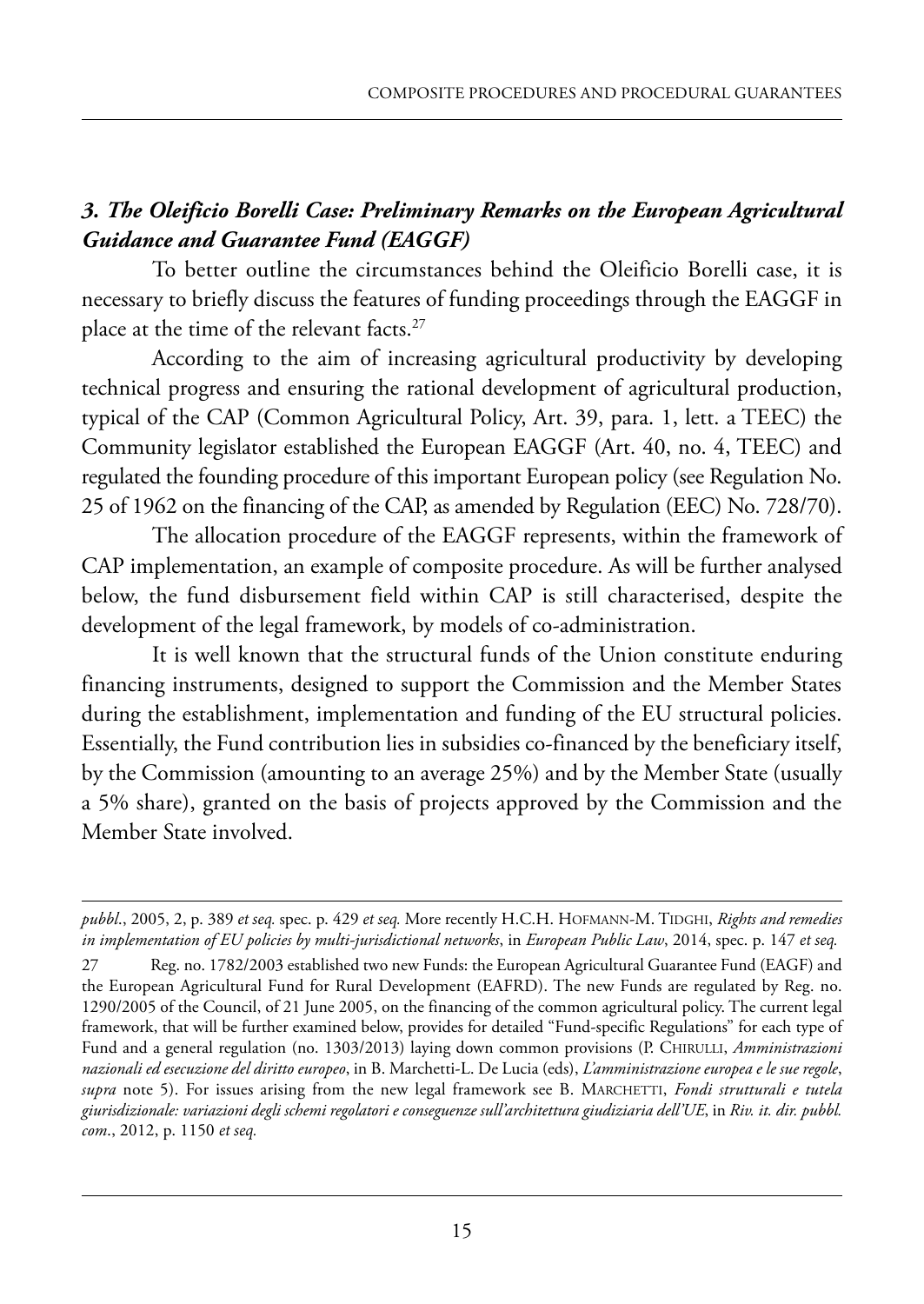for the limited purposes of this study, it is necessary to examine in greater detail the legislation relevant to the case.

Council Regulation (ECC) No. 335/77 outlines, providing a scant legal framework, the granting procedure for the fund. the legislation foresees, firstly, the development by the Member States of "programmes" designed to develop the treatment, processing or marketing of one or more agricultural products. These programmes are subject to the Commission's approval, responsible for deciding on a binding opinion of the Standing Committee on Agricultural Structure. What is then expected is the drafting of "projects", bringing in state-level defined "programmes", aimed at contributing to improving the situation of the basic agricultural production sector, by ensuring producers an adequate and lasting share in the economic benefits derived from the programme itself (Art. 9). Criteria for granting aid from the Fund are listed in Article 11, while the project examination procedure is defined in Articles 13 and 19. The procedure provides for the involvement of three players: the beneficiary, the Member state and the Commission.

To benefit from the contribution, all applications for aid from the Fund, accompanied by all the information required to ascertain the matching criteria laid down in Article 11, must, first of all, obtain approval from the Member State in the territory of which the project is to be carried out, and only then they can be submitted to the Commission through the national authorities. The Commission decides on the applications submitted during the previous semester twice a year (6/30 and 12/31), after the Fund Committee has been consulted on the financial aspects. The decision, adopted on a binding opinion of the Standing Committee on Agricultural Structure, is notified to the Member State concerned and the beneficiary.

Article 21 relates to the specific circumstance in which the insufficiency of resources available prevents the granting of aid: in this case, applications can be "carried forward", in agreement with the applicants, to the next financial year. This procedure takes place through a "request to carry forward" presented by the Member State to the Commission, within thirty days following the communication of a negative outcome.

The legislative process can be illustrated as follows:

Step 1 (Applicant): presentation of the application to the Member State; Step 2 (Member State): granting of approval;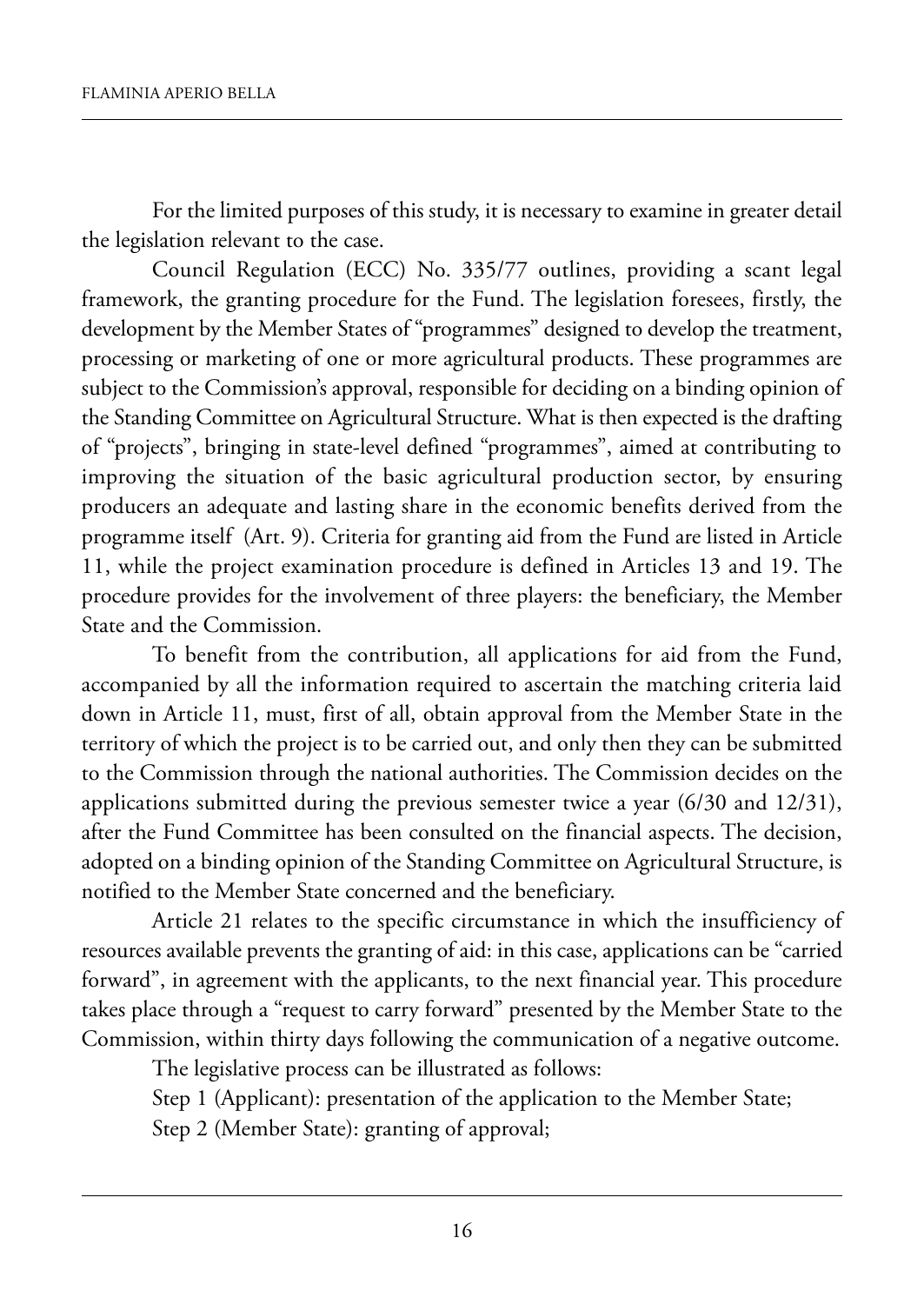Step 3 (Member State): forwarding the duly examined application to the Commission;

potential steps in the event of a shortage of available funds:

Potential step 1 (Commission): communication of insufficiency of resources;

Potential step 2 (Member State): application to carry forward to the next financial year within thirty days;

step 4 (Commission): final decision of the Commission (following consultation with the fund Committee upon projects submitted or carried forward) with the necessary precondition of approval by the Member State.

The close cooperation provided by the Member States to the procedure of funding allocation can be attributed to the shared nature of the funding, financed both by the Commission and by the Member State. Nevertheless, the outlined procedure represents a typical hypothesis of dissociation between the authority charged with the task of gathering and providing information and the one responsible for the final decision.

## *3.1. The facts and the judgment of the Court*

The Oleificio Borelli S.p.A. company brought an action before the Court of Justice for the annulment (ex Art. 173 EEC, now 263 TFEU) of the denial of the Commission for the issuing of the eaGGf contribution for the 1990 financial year.

The application, accompanied by the necessary approval from the Liguria Region, was initially presented for the financial year 1989, but, due to the unavailability of financial resources, was carried forward to the next financial year, in accordance with Article 21 of the above-mentioned Regulation No. 355/77. Pending the re-enactment, the Italian Authorities informed the Commission, by letter dated January 1990, of the unfavourable opinion of the Liguria Regional Council concerning the original request; in line with this, the Commission issued the contested refusal.

The appellant contested the unfavourable opinion of the regional administration directly before the Court, arguing that the related nature of "preparatory" or "intermediate" measure would have precluded its appeal before the competent Italian Courts. On that specific point, however, the Court rejected the appeal on grounds of competence, stating that it could not rule on the validity of an act issued by a national authority.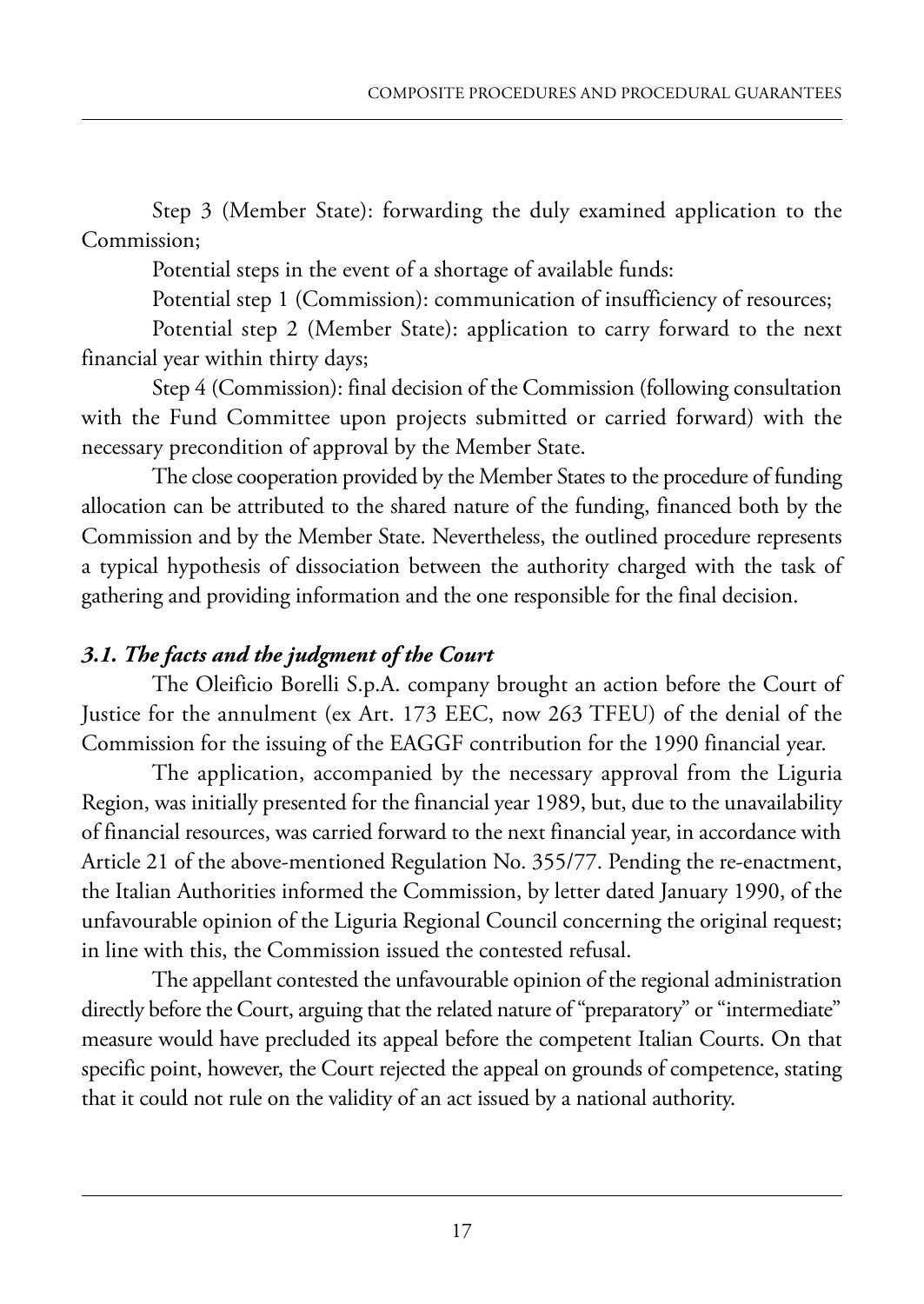The Advocate General Darmon concluded<sup>28</sup> in favour of the legitimacy of the rejection stated by the Commission because of the lack of the necessary favourable opinion from the Member State. In particular, the thesis proposed by the applicant company, for which the validity of the funding application should have been assessed and "photographed" at the moment of the first submission – without taking into account that, pending the carry-forward period, the basis of the acceptance of the application with the favourable opinion of the national authority no longer prevailed – was rejected, in consideration of the crucial role played by the national opinion during the *de quo* procedure, to enforce the guarantee of the willingness of the Member State to participate in the shared funding. In his conclusion, Advocate dealt at length with the nature of the unfavourable opinion offered, concluding that it could not have been considered an intermediate measure which could not be appealed with the national legislation, since Borelli S.p.A. was responsible for bringing proceedings in the national courts and, if the action should be declared inadmissible, «to raise the question that the principle of the "right to an effective judicial remedy" may have been infringed».

The Court's decision confirmed the rejection, by adding that, since the funding proceedings preclude the Commission from examining the project facing an unfavourable opinion, it would have been precluded *a fortiori* from reviewing the lawfulness of the national opinion (pt. 11). Such a circumstance would have determined the "imperviousness" of the Court decision to any potential invalidity of the act the prerequisite of which was the competence of the Member State («any irregularity that might affect the opinion cannot affect the validity of the decision by which the Commission refused the aid applied for»).<sup>29</sup>

This final act, the Court stated, should have been brought before the national courts. with regard to the protested inadmissibility of the claim against the opinion, the Court stated that it is up to national judges to rule, where appropriate after obtaining a preliminary ruling from the Court, on the lawfulness of the national measure,

<sup>28</sup> Advocate General Darmon's opinion, on 9 June 1992, case C-97/91.

<sup>29</sup> For a more detailed look at the question of the immunity of vices in national acts at European level, see r. Caranta, *Sull'impugnabilità degli atti endoprocedimentali adottati dalle autorità nazionali nelle ipotesi di coamministrazione*, *supra*, note 11, spec. p. 758 *et seq.*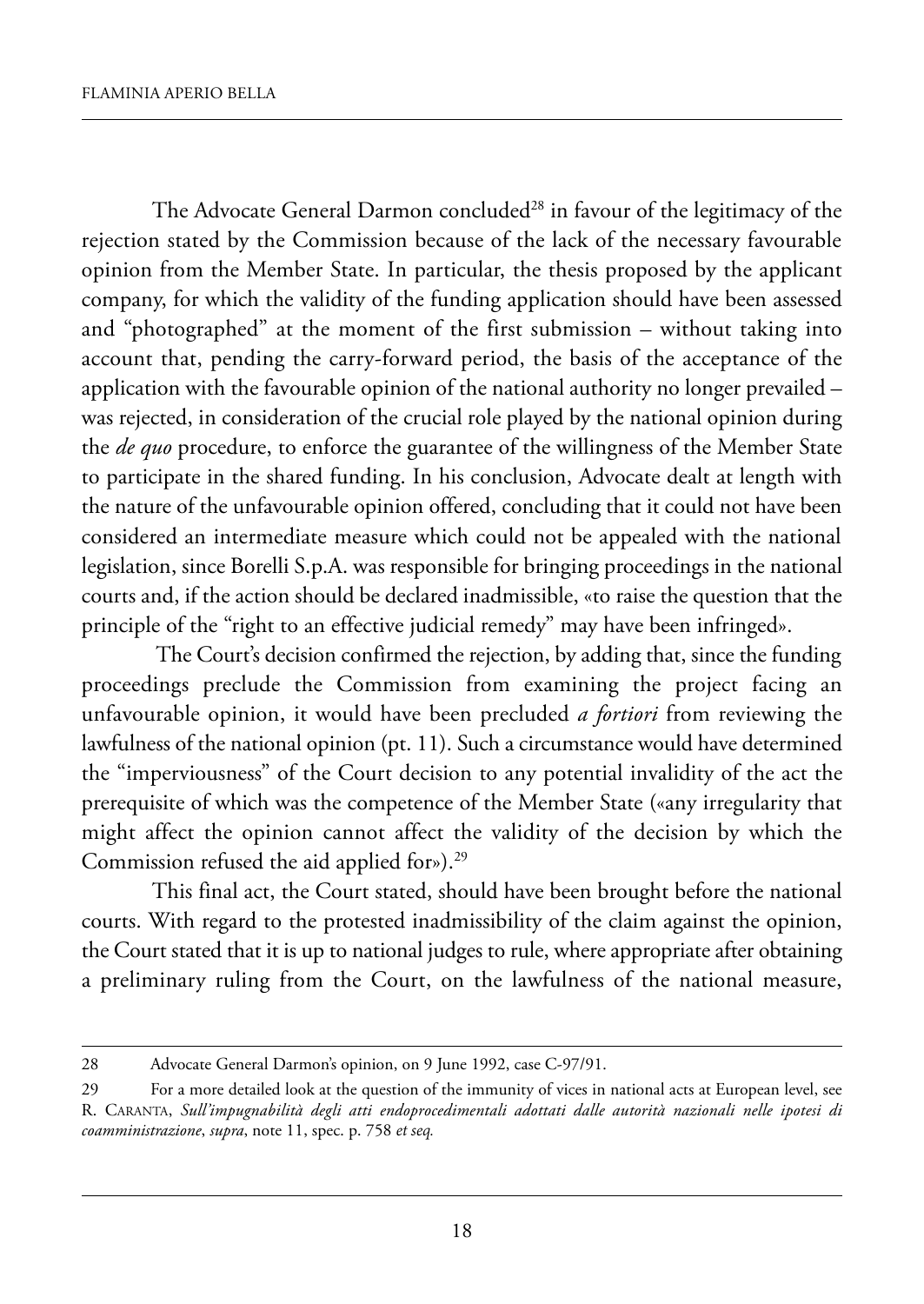regarding «an action brought for that purpose as admissible even if the domestic rules of procedure do not provide for this in such a case».

# *3.2. The reviewability of intermediate procedural measures and the advice of the Liguria Region: the issue of Step 2*

the most quoted principle stated by the abovementioned *leading case* is the one in which it is claimed that the requirement «of judicial control of any decision of a national authority» reflects a general principle of EU law stemming from the constitutional traditions common to the Member States and enshrined in Articles 6 and 13 of the ECHR, and it requires the overcoming of the obstacles set by the relevant internal procedure which does not allow the contesting of the unfavourable opinion provided by state organs. The Court, adopting a principle already enshrined in previous judgments,<sup>30</sup> specifies that the right to an effective legal remedy legitimises the restriction on the procedural autonomy of the Member States and requires additional guarantees.

It should be pointed out that the principle of "procedural autonomy", the impact of which has been thoroughly investigated by scholars,<sup>31</sup> was defined with increasing detail by the case law of the Court of Justice and refers to the "independent" choice, recognised to the Member States, of the means aimed to grant effectiveness to Community legislation. The principal validity shall be derived indirectly via the Treaty rules, examined from the viewpoint of the principle of conferral,<sup>32</sup> that do not confer the powers to legislate on procedural matters on the EU. $33$ 

<sup>30</sup> CJeu, 15 10 1987, in C-222/86, quoted in the case mentioned in the text, stated that «the existence of a remedy of a judicial nature against any decision of a national authority refusing the benefit of that right is essential in order to secure for the individual effective protection for his right. As the Court held in its judgment of 15 May 1986 in Case 222/84... that requirement reflects a general principle of Community law which enshrined in Articles 6 and 13 of the european Convention for the protection of human rights and fundamental freedoms» it is well known that the right to an effective legal remedy is today enshrined in Arts. 47 CFREU and 19 TFEU.

<sup>31</sup> see d.u. Galetta, *L'autonomia procedurale degli Stati membri dell'Unione europea: Paradise Lost?*, Giappichelli, turin, 2009 and the english version: *Procedural Autonomy of EU Member States: Paradise Lost? A Study on the "Functionalized Procedural Competence", of EU Member States*, springel, heidelberg, 2010.

<sup>32</sup> According to the interpretation of Article 5, paragraph 1 TEU, given by the CJEU.

<sup>33</sup> more recently m.C. romano, *Situazioni legittimanti ed effettività della tutela giurisdizionale. Tra ordinamento europeo e ordinamenti amministrativi nazionali*, Jovene, naples, 2013; m. lottini, *Principio di autonomia*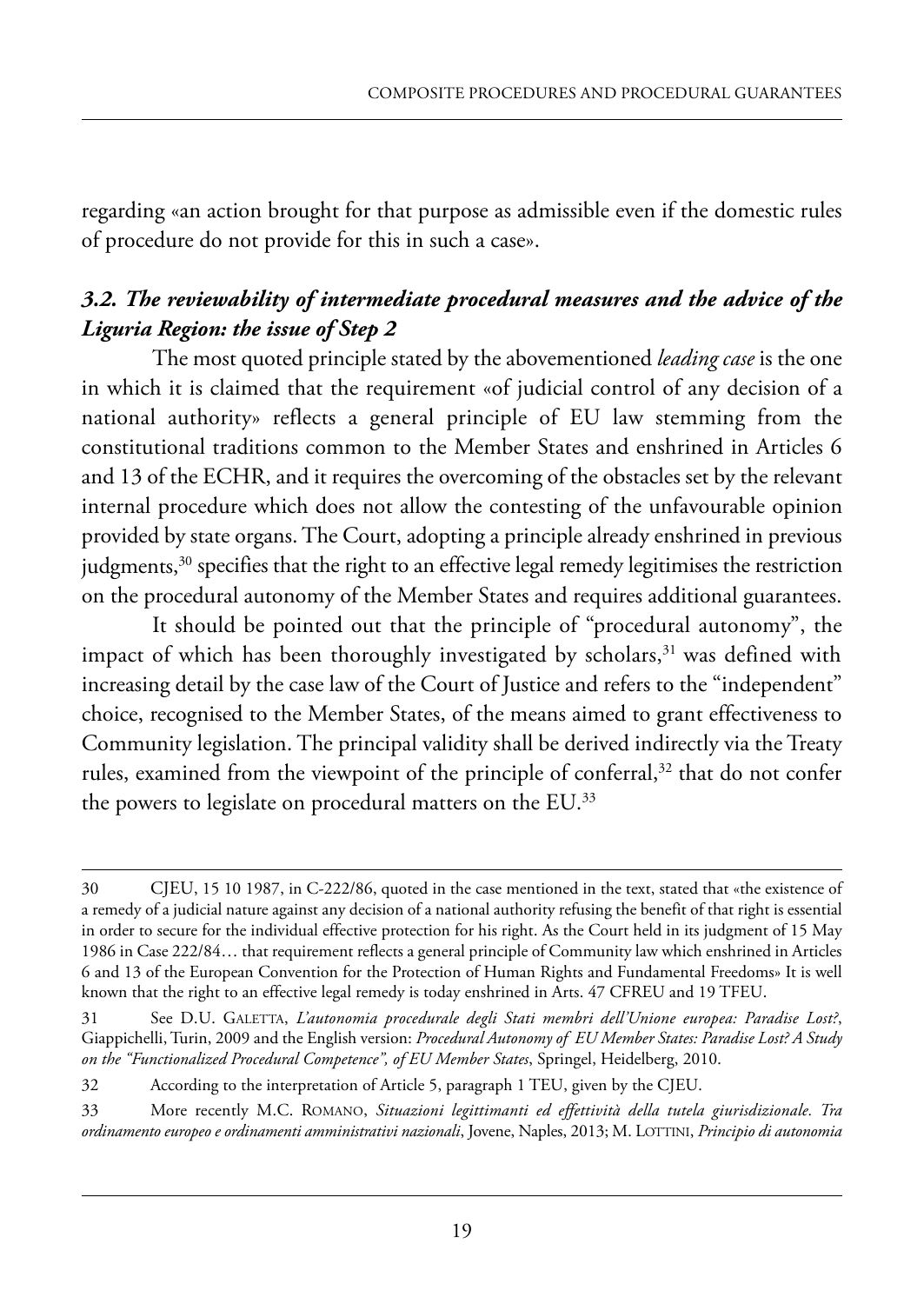"procedural" rules, covered by the aforementioned principle, shall include the set of formal and substantive regulations which, in each Member State, govern national disputes.<sup>34</sup> Procedural autonomy has been raised in relation to purely procedural dispositions (such as the time limits to file claims before the courts) as much as with respect to substantive and procedural rules (for instance, limits within which a granted benefit can be legitimately withdrawn). Although the circumstance that the EU is not a competent regarding procedures implies that, within this specific field, the primacy of Community law holds only a mediated relevance, through the principle of "*effet utile*", this did not prevent case law establishing firm limits in procedural autonomy, precisely for the need of granting the *effet utile* of the principle of *direct effet*<sup>35</sup> and thus, *ipso facto*, the primacy of Community law,<sup>36</sup> regarding the obligation to interpret national law in conformity with Community law.<sup>37</sup> As is well known, the primacy of EU law and the obligation affecting internal judges to interpret national law so that it does not involve a limitation of rights enshrined by the EU legal system are reflected within the framework of procedural rules through the so-called *Rewe criteria*<sup>38</sup> of

*istituzionale e pubbliche amministrazioni nel diritto dell'Unione Europea*, Giappichelli, turin, 2017 with a focus on institutional autonomy, and f. aperio Bella, *Tra procedimento e processo. Contributo allo studio delle tutele nei confronti della pubblica amministrazione*, editoriale scientifica, naples, 2017.

<sup>34</sup> see J. martens de wilmars, president of the i Chamber of the CJ at the time of *Rewe case*, *L'efficacité des différentes tecniques nationales de protection juridique contre les violations du droit communautaire par les autorités nationales et les particuliers*, 1981, spec. p. 390.

<sup>35</sup> the principle of direct effet, stated in the *van Gend & Loos* case (5 2 1963, in C-26/62) and repeated in the well-known *Costa c. Enel* case (15 7 1964, in C-6/64), refers to the capacity of EU law to create directly rights and duties on the adressees («*senza cioè che lo Stato eserciti quella funzione di diaframma che consiste nel porre in essere una qualche procedura formale per riversare sui singoli gli obblighi e i diritti*», G. tesauro, *Diritto dell'Unione Europea*, Cedam, padua, 2012, p. 189 *et seq.*).

<sup>36</sup> D.U. GALETTA, *supra*, note 32, p. 20.

<sup>37</sup> It is well known that this principle has been derived from Art. 4, para. 3 TEU. It implies that in applying national law, whether the provisions in question were adopted before or after the directive, the national court called upon to interpret it is required to do so, as far as possible, in the light of the wording and purpose of the directive in order to achieve the result pursued by the latter and thereby comply with the third paragraph of Article 189 of the treaty (13 11 1990, in C-106/89, *Marleasing*, par 8). it follows that the national provision may not be interpreted in a way that precludes the full application of EU rights (see G. DELLA CANANEA, *Il rinvio ai princìpi dell'ordinamento comunitario*, in m.a. sandulli (eds) *Codice dell'azione amministrativa*, Giuffrè, milan 2017, 2a ed., p. 133 *et seq.*).

<sup>38</sup> see CJeu, 16 12 1976, in C-33/76, more recently, *ex multis*, CJeu, 3 9 2009, in C-2/08, *Olimpiclub.*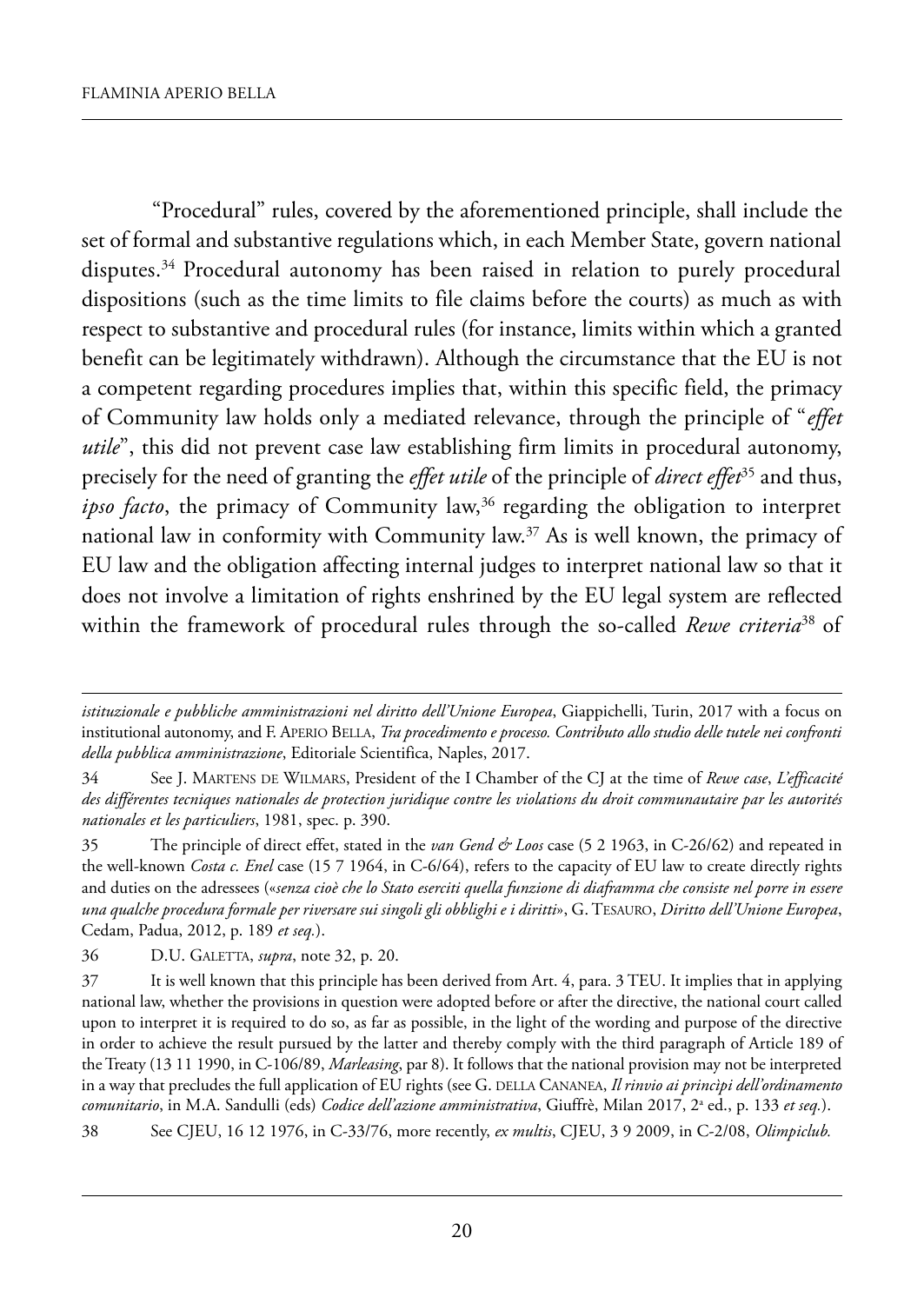equivalence and effectiveness.

In the case at issue the procedural autonomy is so limited as to allow the Court of Justice to profile an obligation on the member state (and, through that, on its judges) to grant a further remedy beyond the existing ones, ruling that «it is for the national courts, where appropriate after obtaining a preliminary ruling from the Court, to rule on the lawfulness of the national measure at issue… and, consequently, to regard an action brought for that purpose as admissible even if the domestic rules of procedure do not provide for this in such a case».<sup>39</sup>

scholars have not failed to highlight how in spite of the "aggressive" approach of the Court of Justice to the judgment under examination, the case law that took up the so-called "dottrina Borelli" in relation to the right to an effective remedy (Arts. 47 CFREU and 19 TFEU) has adopted a more moderate approach, emphasising the requirement of *necessity* to justify "supplementary" interpretations such as the one submitted in this case.<sup>40</sup> Only when the national system, examined as a whole, does not provide an effective remedy, has it been claimed that national judges are obliged by Community law to develop a new remedy.

By observing the facts of the Borelli case against this backdrop and within the requirement of *necessity* an immediate objection arises about the circumstance assumed to have hampered the effective compliance of Community law and imposed a revision of italian procedural law: the preclusion to challenge the opinion before the national courts.<sup>41</sup> It is from such assumption that the Advocate General begins reasoning, followed by the Court, stating that «It was therefore for Borelli to bring proceedings in the national courts. it would then have been open to such a court to make a reference under Article 177 of the EEC Treaty to the Court of Justice for a preliminary ruling on

<sup>39</sup> see paragraph 13.

<sup>40</sup> h.C.h. hofmann, *Art. 47 – Right to en Effective Remedy*, in s. peers-t. harvey-J. kenner-a. ward (eds.) *The EU Charter of Fundamental Rights. A Commentary*, hart, oxford and portland, 2014, spec. p. 1217.

<sup>41</sup> the issue has been specifically mentioned by scolars «*Un informe o acto consultivo no es recurrible, en efecto, en niguno de los sistemas nacionaled del contencioso-administrativo y a partir de ahora van a serlo en esta clase de procediminetos en virtud de la docrtina Borelli que comentamos»* (E. GARCÍA DE ENTERRÍA, La ampliación de la *competencia de las jurisdicciones contencioso-administrativas nacionales por obra del Derecho Comunitario*, *supra* note 11, p. 883).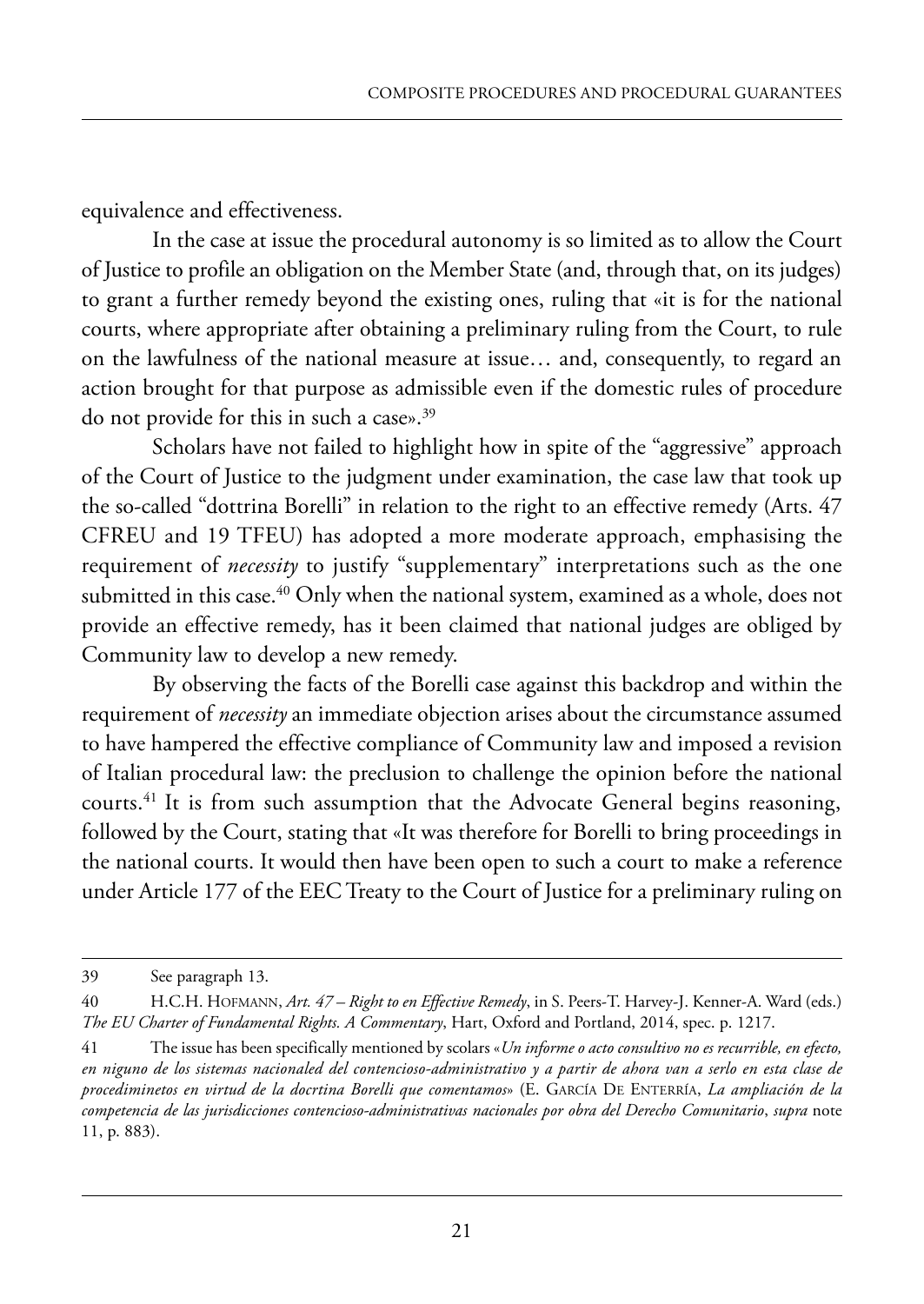questions concerning the interpretation or validity of rules of Community law to the extent to which it considered that a decision on such a point was necessary to enable it to give judgment».<sup>42</sup>

The assumption seems to be denied by reading the national administrative rulings which admitted, already at the time of the relevant facts, contestability of the opinions determining a procedural stop (Council of st., sect. V, 8 11 1982, no. 767; Id., Plenary Session, 10 7 1986, no. 8; Id., sect. V, 29 12 1987 no. 832).<sup>43</sup>

In view of this fact it is reasonable to suppose nothing would have precluded the administrative judge deciding on the opinion of the Region, therefore there would have been no reason to directly contest it before the Court of Justice nor to impose on the national legal system the establishment of any further remedy in addition to those already existing.44

The lack of protection criticised by the applicant company was not due to the fact that Italian administrative justice was ill-suited to deal with the instances of mixed decision making, as argued during the trial, $45$  but from the particular features of the "substantive" procedure, which did not allow for a complete exchange between the applicant and the Italian State, after the transfer of information to the Commission.

<sup>42</sup> See paragraph 33.

<sup>43</sup> Among scholars, see A.M. SANDULLI, *Manuale di diritto amministrativo*, Jovene, Naples, II, 1989, p. 1219 *et seq.* also in the spanish legal system, already at the time of the relevant facts, it was admissible to challenge intermediate procedural measures by means of which «*se deciden directa o indirectamente el fundo del asunto*» even if «*de tal modo que pongan término a aquélla /la vìa administrativa / o hagan imposible o suspendan su continuaciòn*» (see Art. 37 Ley de la Jurisdicciòn contencioso-administrativa mentioned by E. GARCÍA DE ENTERRÍA, *La ampliación de la competencia de las jurisdicciones contencioso-administrativas nacionales por obra del Derecho Comunitario*, *supra* note 11, p. 833).

<sup>44</sup> it will be shown in the following pages that the contradiction is only apparent considering that, according to the composite feature of the procedure, the applicant became aware of the negative opinion of the Liguria Region only by receiving the denial of funding by the Commission. this is the reason why the applicant brought the proceeding before the Court of Justice seeking the annullment of both measures.

<sup>45</sup> it seems to be stated by G. mastrodonato, *Procedimenti amministrativi composti nel diritto comunitario*, Cacucci, Bari, 2008, p. 114 *et seq*. The A. derives the principle of inadmissibility of claims against intermediate procedural measures from case law in electoral matters. the specific features of such a matter do not contradict but confirm the abovementioned case law which admitted, at the time of the relevant facts, the contestability of opinions leading to a procedural stop.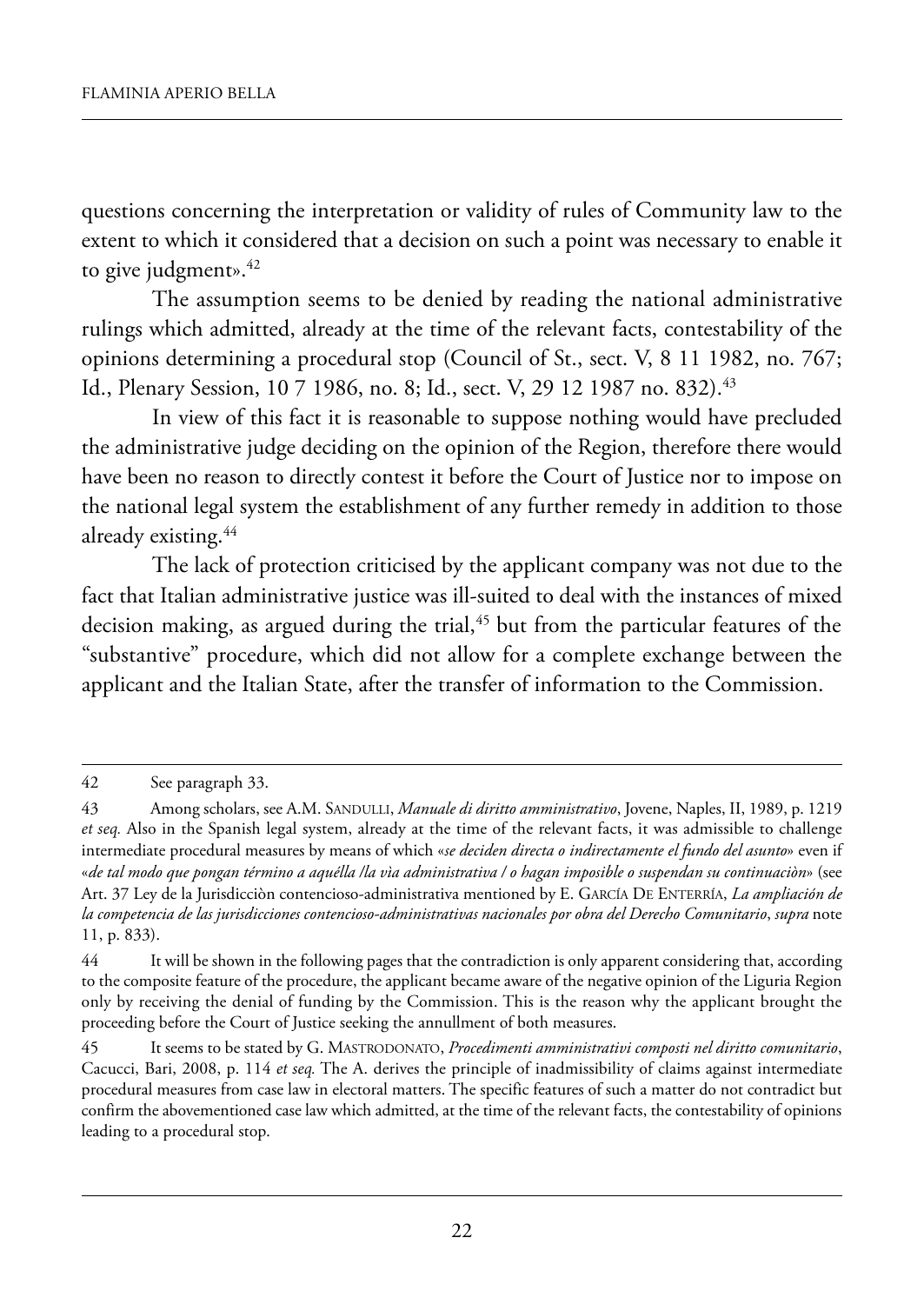In summary the *vulnus* was not due to the procedural rules of the Italian administrative courts, but rather shortcomings of the composite proceedings of the fund (or, at best, to Community rules on procedure for the part where, limiting the control of the Court of Justice, redress of the aforementioned procedural shortcomings was prevented).<sup>46</sup>

From the procedural perspective, which specifically interests us here, Regulation 355/77 does not provide for a communicative obligation for the member state during the delivery of the statement.

The peculiarities of the case further complicate the picture: it was an opinion stated to revoke the initial position expressed by the Region $47$  and the case documents (judgment, report for the hearing, Advocate General's opinion) confirm that the adverse opinion provided by the Liguria Region was not submitted to the applicant, but only to the Commission.<sup>48</sup> Even if preliminary exchanges between the firm and the Region to assess the application are acknowledged<sup>49</sup> and there is also a preliminary inquiry

<sup>46</sup> the issue that arose in the Borelli case should have been resolved following an alternative pattern: considering the powers of the Court of Justice as broader, allowing the Court to evaluate the lawfulness of the decision of the Commission the annulment of which was sought, also in the light of previous decisions. this solution assumes the CJEU can overcome its traditional *self-restraint* in evaluating Member States' authority measures (see R. CARANTA, *Sull'impugnabilità degli atti endoprocedimentali*, *passim*, *supra*, note 11 and more recently h.C.h. hoffmann-m. tidiGhi, *Rights and Remedies*, *supra* note 27, p. 158 *et seq.*). see also f. Brito Bastos, *The Borelli Doctrine Revisited: Three Issues of Coherence in a Landmark Ruling for EU Administrative Justice*, in *Review of European Administrative Law*, 8, 2015, p. 269 *et seq.* where the abovementioned *self-restraint* of the CJ is described as "*substantive Borelli principle*" and compared to the so-called "*jurisdictional Borelli principle*", regarding the issue of reviewability of intermediate procedural measures. the approach of the louxembourg's judjes on this topic seems to be evolved: see CJeu, Grand Chamber, 19 12 2018, in C-219/17, especially paragraph 49 *et seq.* and the remarks of m.p. Chiti, *I procedimenti amministrativi composti e l'effettività della tutela giurisdizionale*, *supra*, note 26.

<sup>47</sup> See paragraph 29 AG Darmon's opinion of 9 June 1992 «That opinion therefore clearly had the effect of revoking the approval initially given by the Regional Council of Liguria».

<sup>48</sup> See paragraph 12 AG's opinion «The Italian authorities went back on their initial decision and on 19 January 1990 informed the Commission that the Regional Council of Liguria, by Decree No 109 of 18 January 1990, had issued ad *unfavourable* opinion on Borelli's application».

<sup>49</sup> See paragraph I Report of the hearing, where it is stated that, after the Provincial Agri-Food Department of imperia and the competent councillors of the regions concerned had expressed doubts as to the reliability of the contracts submitted with the application for aid, Borelli replaced the contracts giving further clarification.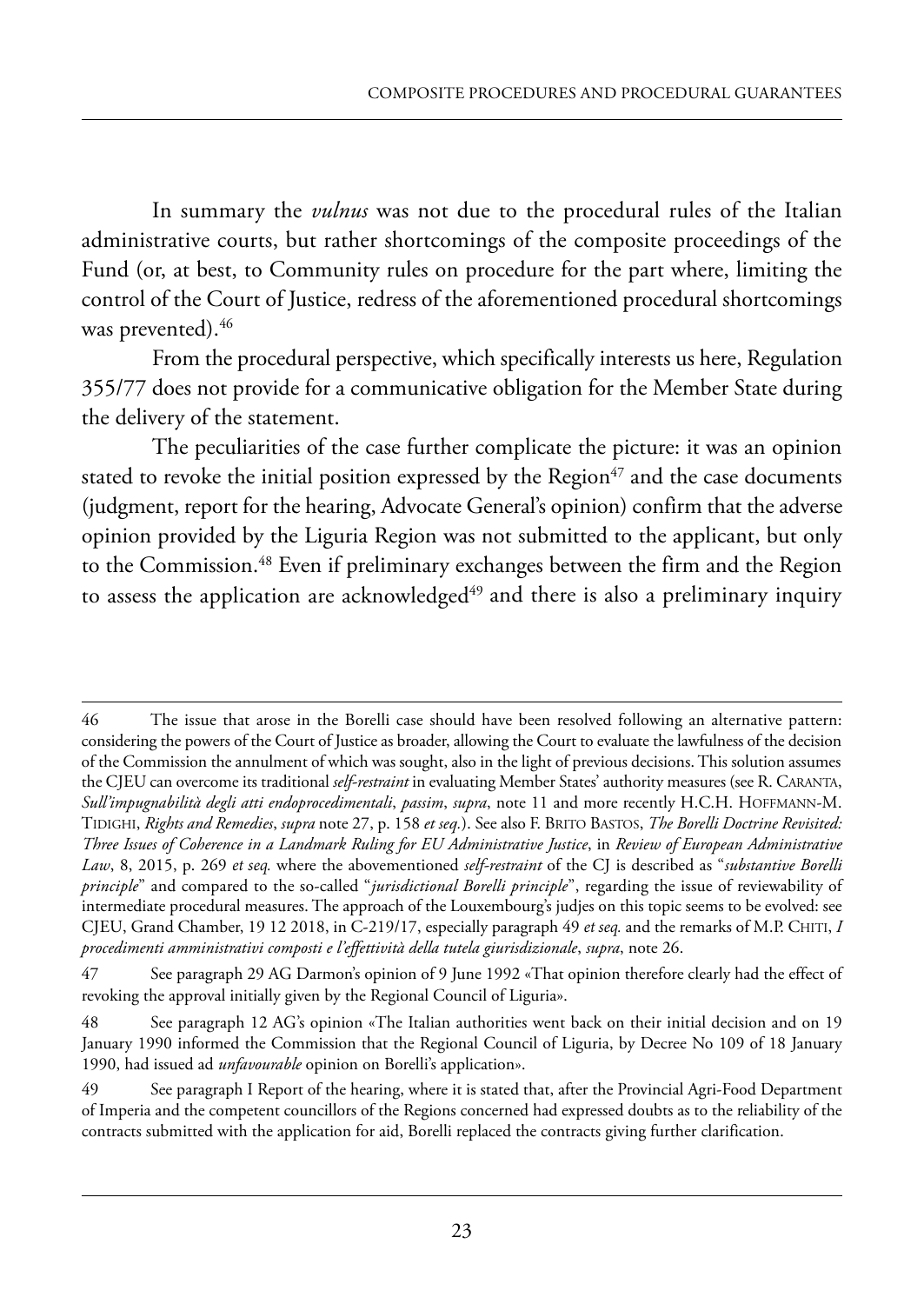initiated by the Commission itself to obtain documentary integration, $50$  there is no evidence of the opinion being transmitted to the company. This circumstance seems to be confirmed since the applicant appears to fully hear the content of the opinion only during the proceedings (and this determines, accordingly, a modification of the application during the proceedings).

here, the real issue of the application moves from the problems associated with the procedures of the national court to the lack of procedural safeguards at the confluence of national and EU law.

# *4. The need to turn to codification of administrative procedures and the ReNEUAL proposal*

As stated in the opening paragraphs, the drawing-up of principles of administrative procedure has been traditionally a "praetorian" prerogative of the CJEU because of the significant fragmentation into sector-specific and issue-specific rules and procedures of EU administrative law. Beside the highly regulated sectors where procedural rules are varied and detailed (the public procurement sector is one example),<sup>51</sup> the rather experimental design of procedural rules in many other fields of EU law, or their absence, requires the use of general principles of EU administrative law to fill the gaps.

In this framework, although the administrative principles common to the Member States represented for decades the only "guidance" of CJEU case law, the abovementioned evolutions related to the entry into force of the Treaty of Lisbon accelerated the expansion of those principles. Scholars effectively described Article 41 of CFREU as «*l'axe ou la colonne vertébrale d'une future codification de la partie générale du droit administratif de l'Union*. 52

<sup>50</sup> See para. III Report of the hearing «the Community authorities which received the documentation relating to the contracts (annex XVii to the application) confined themselves to asking Borelli for further particulars of a different nature».

<sup>51</sup> G. della Cananea, *L'amministrazione europea*, *supra*, note 13, p. 1888.

<sup>52</sup> E. SCHMIDT-ASSMANN, *Principes de base d'une réforme du droit administratif*, cit., p. 671. Among the Italian studies devoted to analysing the code of administrative procedure (law no. 241/1990) from a comparative perspective see M.A. Sandulli (ed.), *Il procedimento amministrativo in Europa, Atti del convegno di Milano*, Giuffrè, Milan, 2000.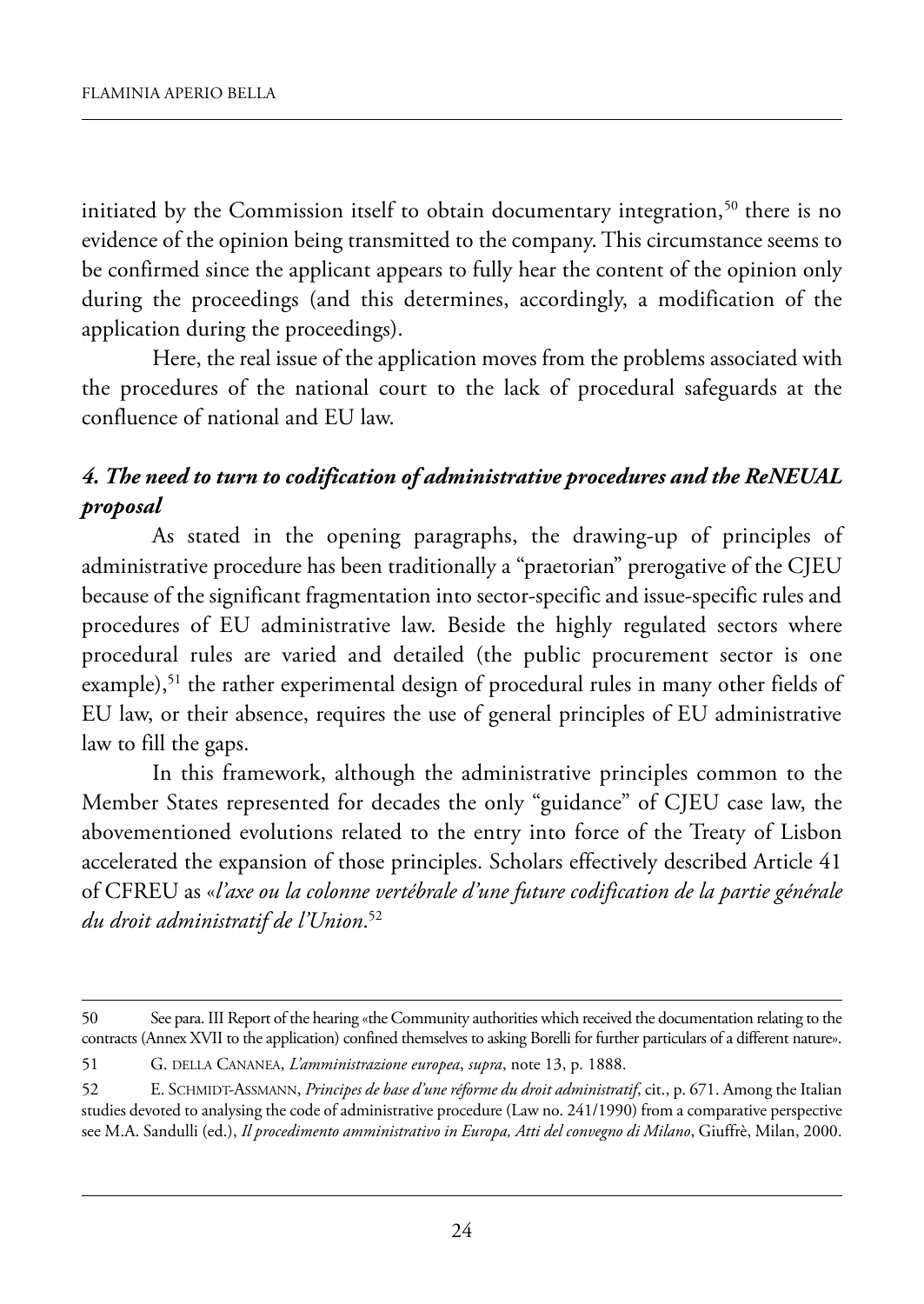The growing relevance of written sources on general principles of administrative procedure and the concurrent constitutionalisation of EU law<sup>53</sup> imposed on legal practitioners<sup>54</sup> as well as on EU institutions the requirement to consider the need to "codify" common procedural standards (see the European Parliament resolution of 15 January 2013 with recommendations for the Commission on a Law of Administrative Procedure of the European Union,<sup>55</sup> and, more recently, the European Parliament resolution of 9 June 2016).<sup>56</sup>

The ReNEUAL model rules set out proposed accessible, functional and transparent rules which make visible the rights and duties of individuals and administrations alike.

The ReNEUAL *Working Team* shaped a "Model" for legal practitioners, both at academic and institutional level.

Starting from the latter, model rules attracted the attention of EU institutions (see the abovementioned resolutions of the european parliament of 2013 and 2016) and could lead to the adoption of a Regulation or more coordinated normative acts.<sup>57</sup>

Irrespective of the concrete use of model rules in future legislative projects, they undoubtedly spur further academic debates offering a catalogue of rules (partially emerging from case law and partially designed *ex novo*, following an *innovative codification* approach), which can make the system of EU administrative procedure

<sup>53</sup> see a.V. BoGdandY, *I principi costituzionali dell'Unione europea*, at *federalismi.it*, 2005; *I principi fondamentali dell'Unione europea. Un contributo allo sviluppo del costituzionalismo europeo*, napoli, univ. suor orsola Benincasa, 2010, p. 20 *et seq.*; A. PIZZORUSSO, *Il patrimonio costituzionale europeo*, Il Mulino, Bologna, 2002.

<sup>54</sup> The need to take into account rules on administrative procedure at EU level after the Treaty of Lisbon is demonstrated, in addition to the authors already quoted, is underlined by A. MEUWESE-Y. SHUURMAN-W. VOERMANS, *Towards a European Administrative Procedure Act*, in *Review of European Administrative Law*, 2009, 2, p. 3 *et seq.* for a position hostile to the codification see G. BerteZZolo, *Serve una codificazione del procedimento amministrativo europeo?*, in m. malo-B. marchetti-d. de pretis (eds) *Pensare il diritto pubblico,* liber amicorum *per Giandomenico Falcon*, Editoriale Scientifica, Naples, 2015, p. 75 et seq.

<sup>55</sup> European Parliament resolution 2012/2024(INL).

<sup>56</sup> European Parliament resolution 2016/2610/RSP, with attached a draft of a Regulation of the European parliament and the Council.

<sup>57</sup> G. della Cananea-d.u. Galetta, *Codice ReNEUAL del procedimento amministrativo dell'Unione Europea*, *supra*, note 14, XXVii.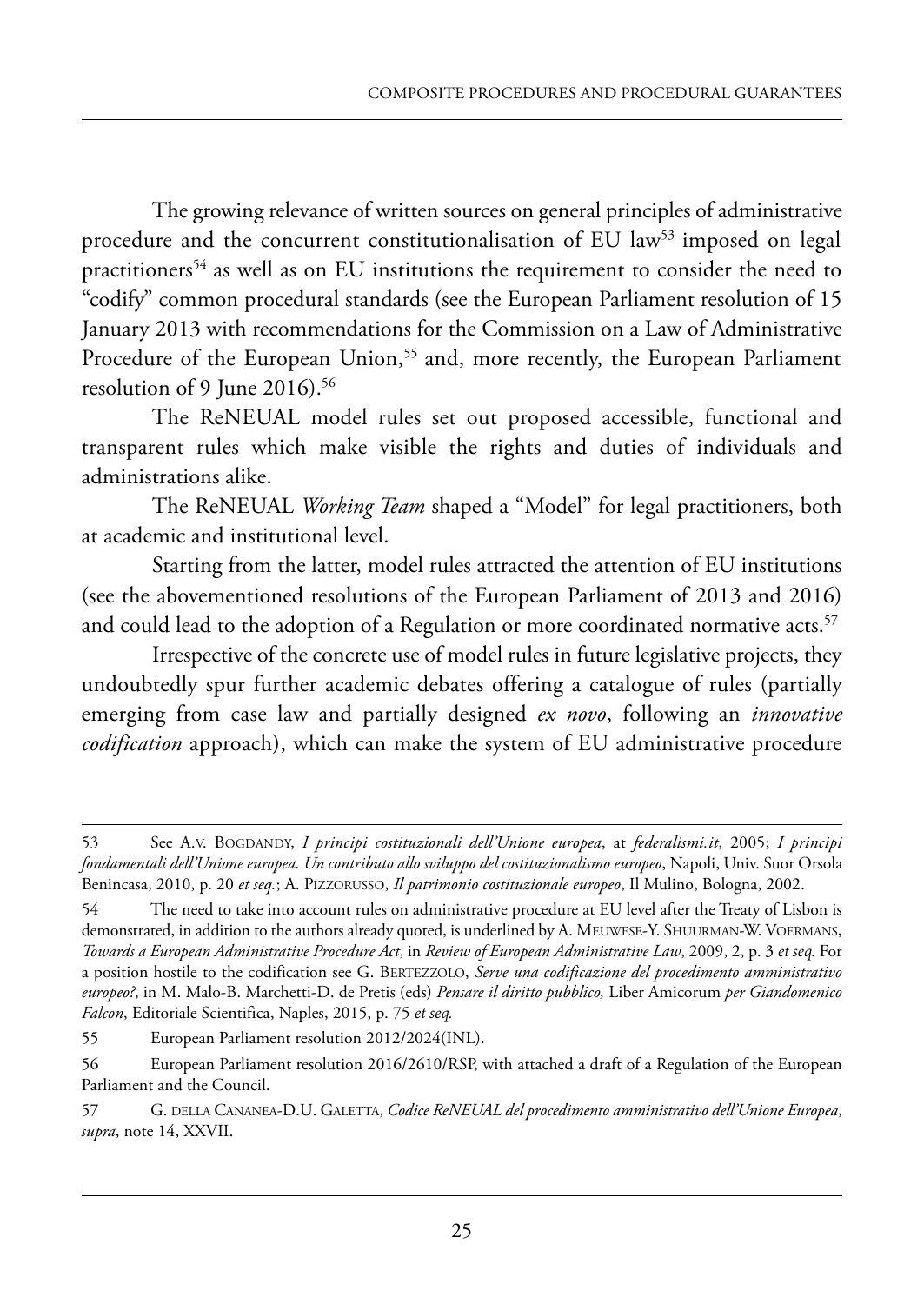more functional and transparent. it is well known that the process of bringing together in one document existing principles, which are scattered across different laws and regulations and in the case law of courts, is *per se* a factor of simplification, facilitating access to the rules.<sup>58</sup>

The ReNEUAL model rules force legal practitioners to face standard models for decision-making procedures at EU level, looking with new eyes at administrative procedure rules both at EU and national level (the influence on the national legal systems is unquestionable, at least from a "cultural" perspective).

## *5. The Solution Provided by the ReNEUAL Model Rules in the Regulatory Framework of the Borelli Case*

after clarifying the facts and the main legal issues that arose in the Borelli case, it is worth verifying if the ReNEUAL Model Rules provide a possible answer.

For this purpose, it is Book III, concerned with single-case decision-making, that has to be taken into account first and foremost.

Although only some national codes of administrative procedure of EU Member states regulate administrative rulemaking, no codification of this kind neglects singlecase decision-making, which also has a central role in Italy.<sup>59</sup>

The drafting technique chosen by the *Working Group* provides for an introduction devoted to "motivate" and "explain" the normative choices (as the EU lawmaker does with the "Whereas"). The introduction to Book III, while highlighting that «The model rules do not seek to eliminate the particularities of sector-specific legislation», takes into account precisely the EU legislation containing «procedural and substantive conditions for eligibility to EU funds» (para. 5), stating that such conditions are mainly determined on a case-by-case basis and adding that the applicable "lex specialis" must be interpreted «in the light of the model rules» (para. 5 cit.). In more

<sup>58</sup> Regarding the simplifying effect of the "codification process" that occured with the Italian rules on administrative court procedures see M.A. SANDULLI, *Anche il processo amministrativo ha finalmente un codice*, at federalismi.it, 2010, p. 14, *passim*.

<sup>59</sup> C. napolitano, *Verso la codificazione del procedimento amministrativo dell'Unione europea: problemi e prospettive*, *supra* note 14, p. 297.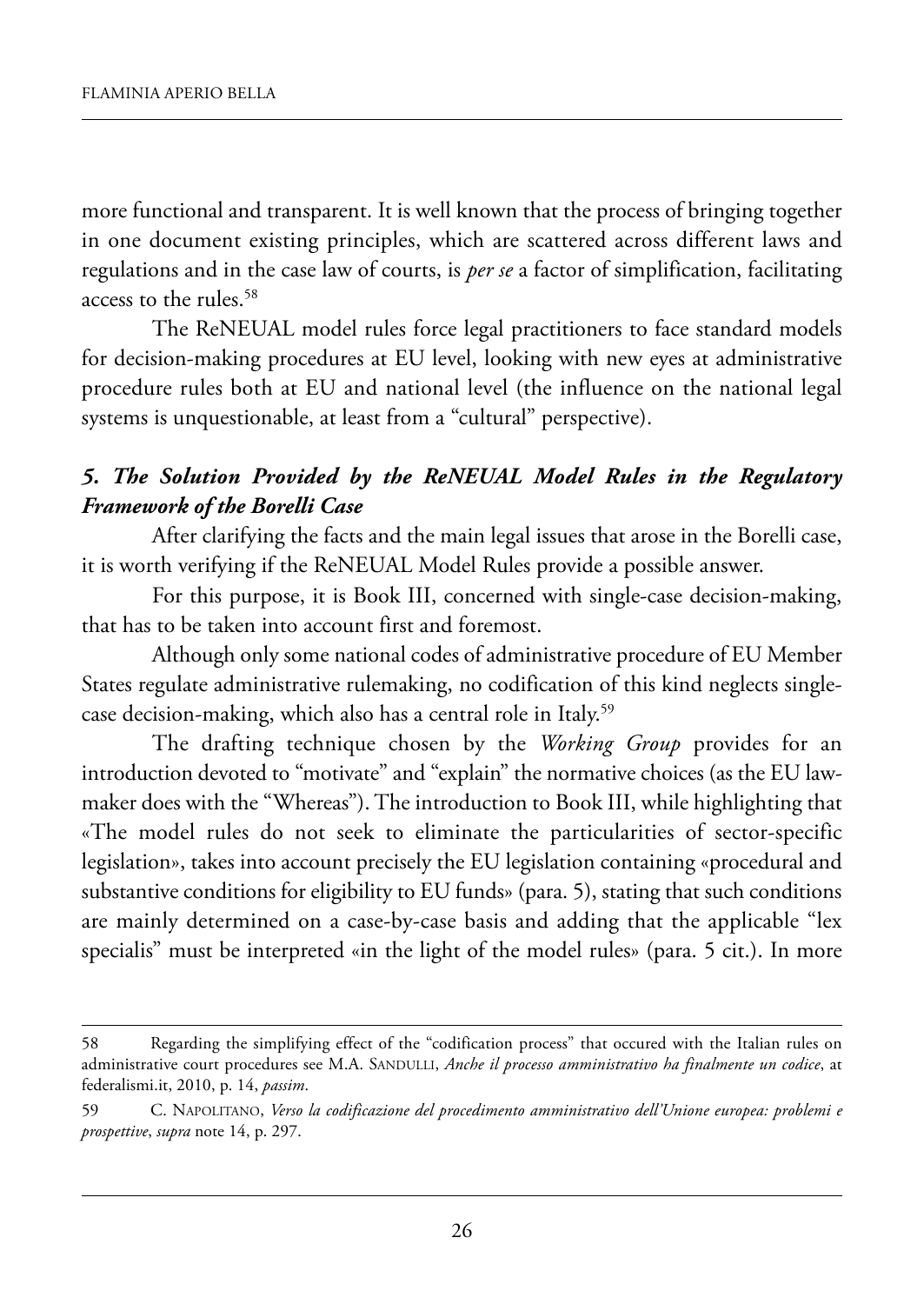specific terms, according to the "*lex specialis principle*" regulating the relation with the specific procedural rules of the  $EU$ ,<sup>60</sup> model rules play a paradigmatic but subsidiary role in the procedural and substantive conditions for eligibility for EU funds.

Article III-8, regarding the «Management of procedures and procedural rights», despite not concerning specifically composite procedures, plays an important role. It includes among the rights of the parties (*i.e.*, the addressee of the intended decision and other persons who are adversely affected by it and who request to be involved in the procedure) the right «to be notified of all procedural steps and decisions that may affect them in accordance with Article III-33» (para. 1, lett. d).<sup>61</sup> The wide meaning chosen to describe the object of the prescribed notification ("all procedural steps and decisions") should allow, also in composite procedures, the filling of the informative gaps between the players involved at each level.

In the same way, Article III-30 may have an impact, even if indirect, on composite administrative procedures, stating that the decision shall provide information to the addressee concerning the possibility to appeal and the competent authority.<sup>62</sup> The provision may be useful when the mixing of procedures jeopardises the proper identification of the competent review body.<sup>63</sup>

<sup>60</sup> See Article «I-2 *Relation to specific procedural rules of the European Union*» («*Rapporto con specifiche norme procedurali dell'Unione Europea*»).

<sup>61</sup> Article III-8 (Management of procedures and procedural rights) «1) The parties shall have the following rights related to the management of the procedure: (a) to be given information on all questions related to the procedure in a fast, clear and understandable manner; … (d) to be notified of all procedural steps and decisions that may affect them in accordance with Article III-33…».

<sup>62</sup> Article III-30 (Duty to indicate available remedies) «(1) Decisions shall provide information to the addressee concerning: (a) the possibility of administrative appeal, where this exists, including cases where an appeal can be made to a public authority other than that which adopted the decision, and (b) the time limit for making an appeal. (2) Decisions shall also inform the addressee of the possibilities of judicial challenge, including the time limits within which this can be brought, and of possible recourse to an Ombudsman».

<sup>63</sup> See the Conclusions of E. SCHMIDT-ASSMANN, in G. DELLA CANANEA-D.U. GALETTA, *Codice ReNEUAL del procedimento amministrativo dell'Unione Europea*, *supra*, note 14, XXXIII. More recently see D.U. GALETTA-H.C.H. HOFMANN-O.M. PUIGPELAT-J. ZILLER, *Proposal for a Regulation on the Administrative Procedure of the European Union's institutions, bodies, officies and agencies*, europarl.europa.eu/studies, 2015, p. 29, where is stated that «The duty to indicate available remedies…, which is foreseen in many national APAs, is very positive, since it facilitates the use of existing remedies by the parties, especially in composite procedures between the Union's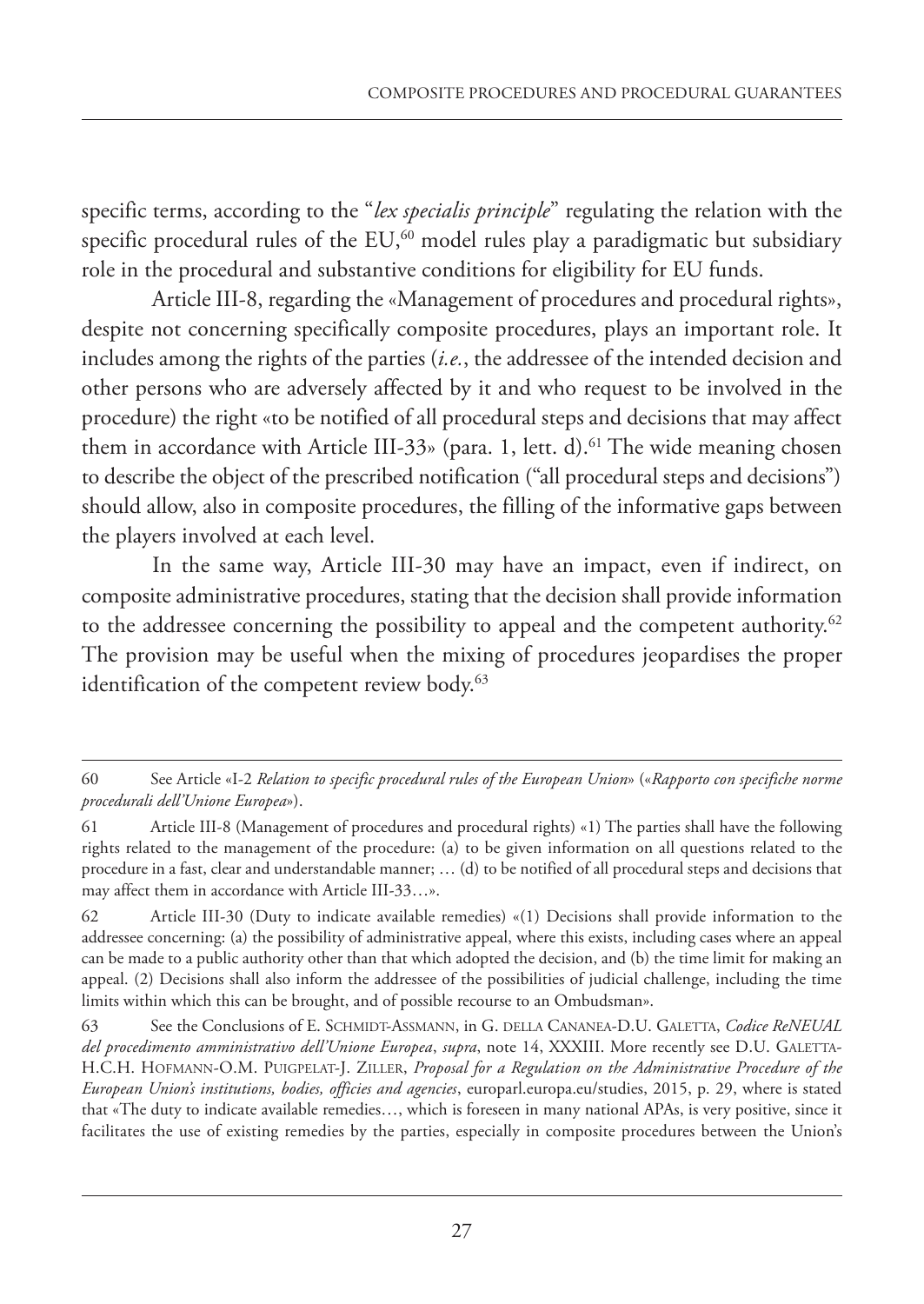It is also worth mentioning Art. III-23, concerning the right to be heard,  $64$ which establishes that «every party has the right to notice of the central issues that are to be decided by the public authority and the core arguments that inform its reasoning, in order that the party can effectively make known its views on the matter and can exercise its rights of defence» (para. 3).

This fundamental procedural right is specified having regard to composite procedure in Article III-24, devoted to the «Right to be heard in composite procedures». Paragraph 4 of Article III-24 may apparently "solve" the Oleificio Borelli case, stating that «In a case of composite procedure, where the public authority making the decision is legally bound by a recommendation made by an EU authority, then the right to be heard must be adequately protected before the EU authority that makes the recommendation, including through application of the principles in Article III-23(3)-(5)».65 this concrete rule provides for the guarantee of the *right to be heard* in the segment of the composite procedure leading to a "*legally binding recommendation*".

Some remarks are necessary.

The provision: (i) seems to be applicable only to "recommendations"<sup>66</sup> and (ii) refers only to legally bound recommendations made by EU authorities, although it also operates having regard to domestic authorities if sector-specific legislation so provides.

administration».

<sup>64</sup> Article III-23 (Right to be heard by persons adversely affected) «(1) Every party has the right to be heard by a public authority before a decision, which would affect him or her adversely, is taken.... (3) Every party has the right to notice of the central issues that are to be decided by the public authority and the core arguments that inform its reasoning, in order that the party can effectively make known its views on the matter and can exercise its rights of defence...»*.*

<sup>65</sup> Article III-24 ("Right to be heard in composite procedures") «...(4) In a case of composite procedure, where the public authority making the decision is legally bound by a recommendation made by an EU authority, then the right to be heard must be adequately protected before the EU authority that makes the recommendation, including through application of the principles in Article III-23(3)-(5). Where sector-specific legislation renders Book III applicable to Member States, the preceding obligation applies *mutatis mutandis* where a Member State authority makes the recommendation. In the absence of such legislation, or any other EU legislation specifying applicable procedural requirements, the Member State authority will apply national rules of administrative procedure, which must comply with EU general principles of law concerning fair hearings».

<sup>66</sup> According to Article 288 TFEU recommendations are legal acts of the Union which have no binding force.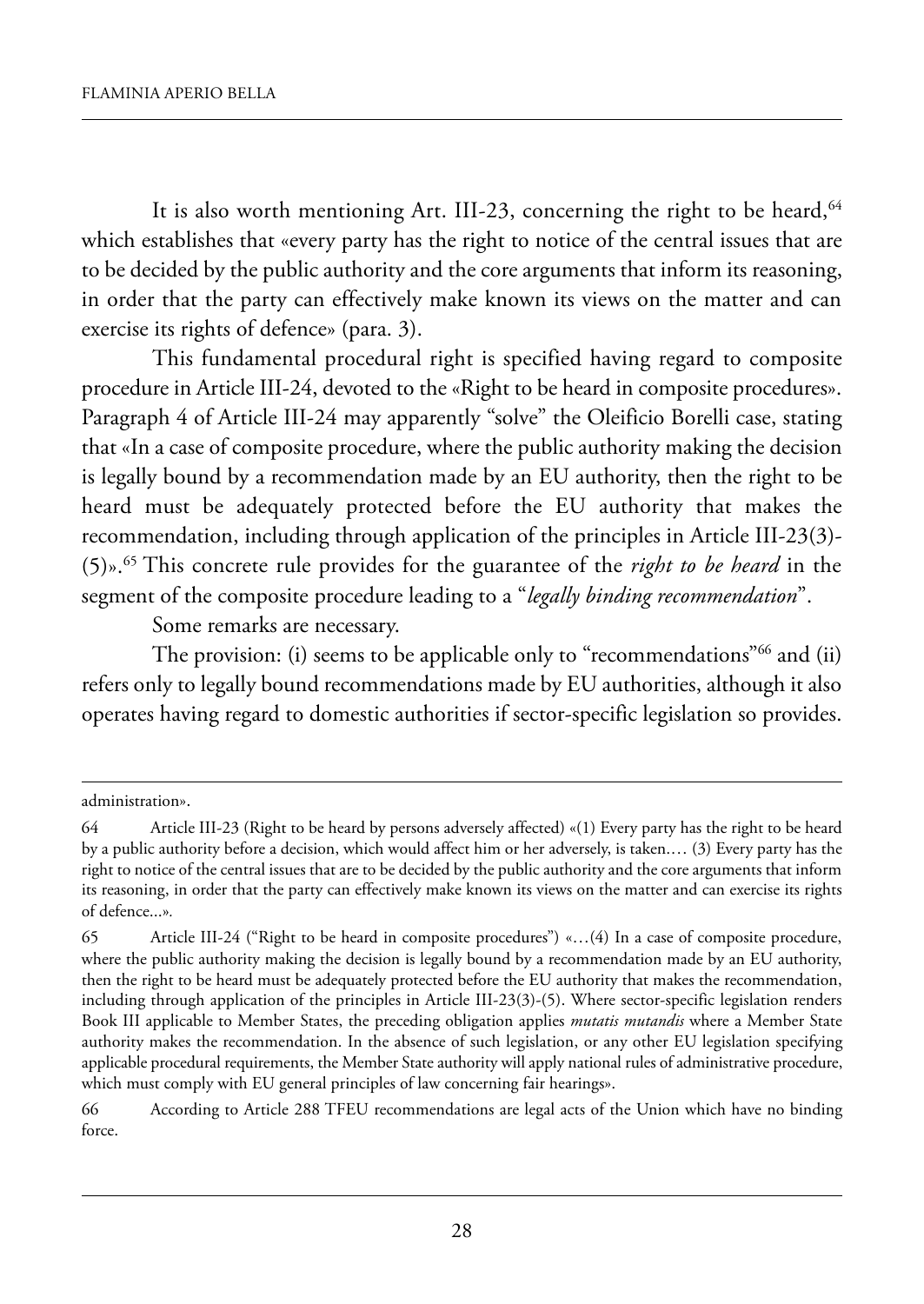The narrow wording of the provision is quite easy to overcome assuming that it may be extended to all intermediate measures binding on the final decision.<sup>67</sup> Such an interpretation seems to be confirmed by the general provision under Art. III-24, para. 1: «The application of the right to be heard will depend on the division of responsibility in the decision-making process». if it is true that the responsibility for taking a decision stems from the binding character of the contribution of the authority involved, it follows that this connection operates regardless of the *nomen iuris* of the act embodying this binding measure.<sup>68</sup>

The statement *sub* (ii) means that whereas the right to be heard of addressees is always safeguarded in cases of the adoption of binding internal measures by EU institutions, the same procedural rule applies to internal measures enacted by domestic authorities only «where sector-specific legislation renders Book III applicable to Member States» (para. 4).

The divergence results from the scope of application of the Model Rules, a topic which is strictly connected to another important issue: finding a legal basis for the codification of administrative procedures in the EU.<sup>69</sup> The issue cannot be examined here. Suffice to say that the Model Rules are applicable to EU authorities implementing EU law, but they do not apply to the authorities of Member States unless EU sectorspecific law renders them applicable  $(Art. I-1)$ . Books V and VI on legal aid and interadministrative information management, applicable to the administrations of the Member States irrespective of sector-specific legislation, are an exception to this rule.<sup>70</sup>

<sup>67</sup> the solution is suggested by the non-binding character of recommendations. the measures in question «are not intended to produce binding effects. Consequently, they cannot create rights upon which individuals may rely before a national court» (CJEU, 13 12 1989, in C-322/88, para. 16).

<sup>68</sup> for this principle see, *ex multis*, the quoted CJeu, in C-322/88, paraghraph 14: «the choice of form cannot alter the nature of a measure», it must nevertheless be ascertained whether the content of a measure is wholly consistent with the form attributed to it. The same principle is valuable in the Italian legal system (see R. VILLATA-M. RAMAJOLI, *Il provvedimento amministrativo*, Giappichelli, Turin 2006, p. 628).

<sup>69</sup> see *Introduction of the ReNEUAL Model Rules* pp. 14-21; among scholars, p. CraiG, *A General Law in Administrative Procedure, Legislative Competece and Judicial Competence*, *supra*, note 2, *passim*; most recently m. RUFFERT, *The Constitutional Basis of EU Administrative Law, Lecture* hold at the University of Rome, Tor Vergata, on 16 October 2016.

<sup>70</sup> scholars did not fail to underline the "indirect" effects of model rules. even if they are in general not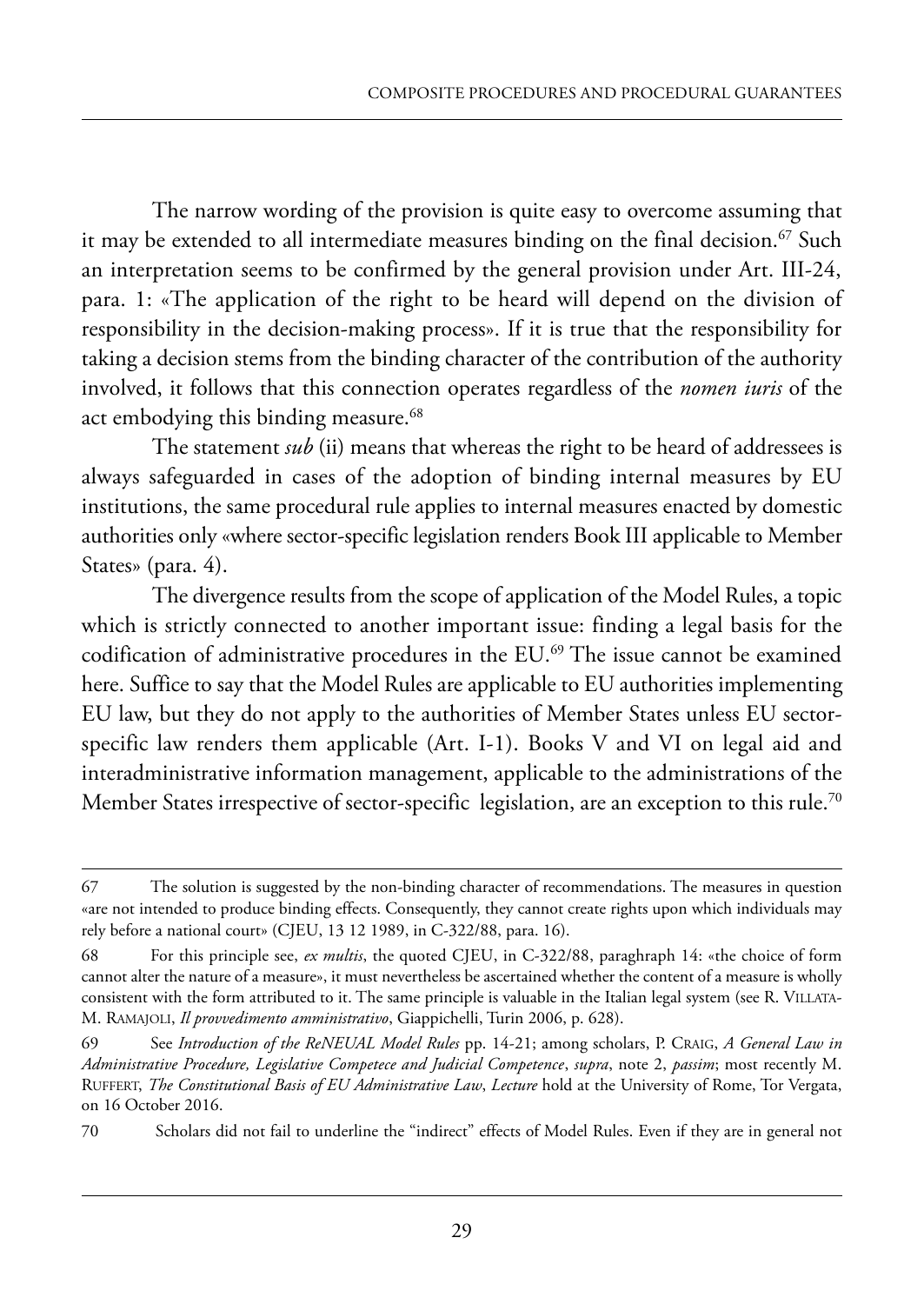In accordance with the aforementioned overall intention, the legislation regarding the «right to be heard in composite procedures» provides for a differentiated regime for EU authorities and national administrations.

To compensate for a possible deficiency in sectoral legislation, imposing a respect of the rules on the Member States, and the lack of any other provision of Community law where procedural requirements are specified, the abovementioned Article III-24, Section 4 provides for the national authority to apply national legislation regarding administrative proceedings necessarily complying with EU general principles on "*fair hearings*."71

This last legal provision, intervening in a residual manner to grant respect of the observance of the procedural adversarial principle in the part of the composed procedure taking place before the national administrative authorities, even in the lack of an "*ad hoc*" provision, seems, almost standing as "closure rule," to prevent the risk of a "protection void," such as the one in the oleificio Borelli case. Continuing with the analysis of the *Rules*, Section 5 of Article III-24 might actually offer a key to solving the case in question. The rule proposes a second-degree solution, assuming the failure of the analysed provisions in view of the not formally binding nature of the recommendation.<sup>72</sup> According to paragraph 5, in multi-step proceedings «where the EU authority's decision is predicated on a recommendation made by another public authority and where there was no opportunity for a hearing before such a public authority,» the right to be heard before a decision is taken «shall include knowledge of the recommendation and the ability to contest its findings.» Basically, the provision,

applicable to the authorities of Member States, they can indirectly influence the actions of those authorities. As far as the law of Member States provides for discretion concerning the concrete design of administrative procedures by the competent authorities or even leaves normative gaps, officials of member states can find guidance in the ReNEUAL Model Rules (Preamble of Book I, I-3, the Italian version in G. DELLA CANANEA-D.U. GALETTA, *Codice ReNEUAL del procedimento amministrativo dell'Unione Europea*, *supra*, note 14, p. XXViii).

<sup>71</sup> this rule is to be considered applicable to the authorities of member states if involved in a composite procedure and competent to adopt measures with binding effects.

<sup>72</sup> scholars underlined that «l'articolo iii-24(5) affronta una variante della situazione trattata nel precedente paragrafo. si tratta della situazione in cui esiste una raccomandazione di un'altra autorità pubblica ma essa non è formalmente vincolante per l'autorità pubblica che prende la decisione finale» (G. DELLA CANANEA-D.U. GALETTA, *Codice ReNEUAL*, *supra* note 14, p. 110).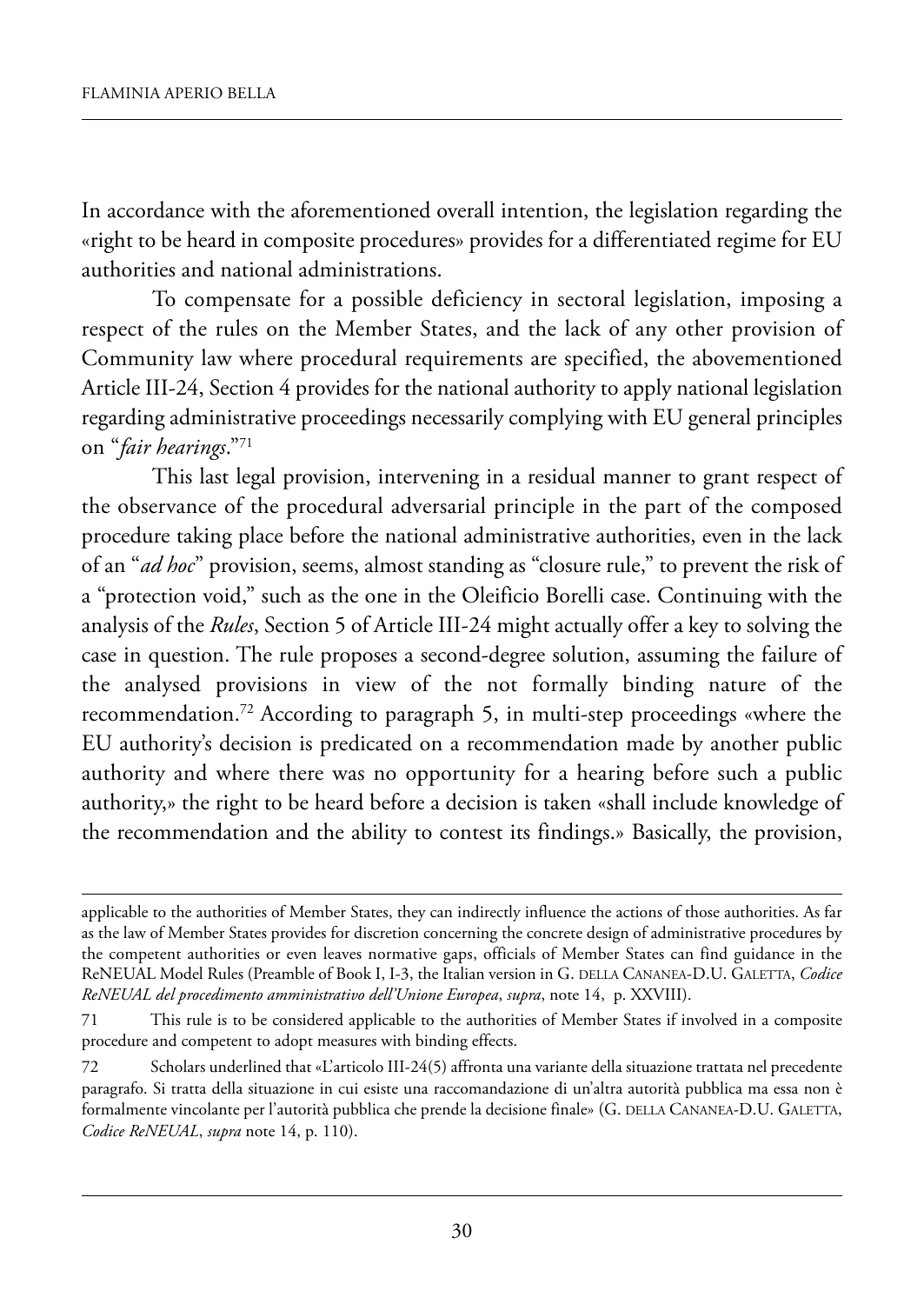encompassing the protection system laid out by the outlined institutes, provides for the recovery, before the final decision-maker, of the procedural participation that did not take place before the public authority involved during the infraprocedural stage (in this case too, the obligation lies with the EU authorities and, where required, with the Member States).<sup>73</sup>

The circumstance that the final decision should somehow include and consider the outcomes of the procedural stage conducted at a different institutional level, is furthermore confirmed in Article III-29 on the subject of «Duty to give reasons»<sup>74</sup>, in which «the duty to provide reasons in cases of composite procedures will be shaped by the respective roles of the EU and the Member State in making the decision.»

By applying the presented rules to a specific case, imagining that a case similar to the one decided by the Court of Justice in December 1992 would unfold during the validity of the Model Rules, it is ultimately possible to state that the regulatory framework under analysis would successfully avoid the "information asymmetry" which prevented the oleificio Borelli company from enjoying an effective protection of its rights.

In particular, in the first place the fine web of communicative obligations (Art. III-8, Section 1, Point d and III-30) and the compulsory establishment of the adversarial procedure (see Art. III-24, Section 4 and the abovementioned Art. III-23, sections 3-5) would have allowed the company to challenge the legitimacy of the favourable opinion withdrawn by the Liguria Region before the Italian authorities (in view of the described case law, which already allowed the appeal of infraprocedural acts likely to cause a procedural interruption). moreover, even where the aforementioned means proves to be insufficient (for instance, due to a lack of specific legislation imposing compliance of the procedural guarantees by the Italian State), the Model Rules would have allowed the rectification of the *gap* in protection detected in

<sup>73</sup> Article III-24, paragraph 5.

<sup>74</sup> Article III-29 (Duty to give reasons) «The public authority shall state the reasons for its decisions in a clear, simple and understandable manner. the statement of reasons must be appropriate to the decision and must disclose in a clear and unequivocal fashion the reasoning followed by the public authority which adopted the decision in such a way as to enable the parties to ascertain the reasons for the decision and to enable the competent court to exercise its powers of review. the duty to provide reasons in cases of composite procedures will be shaped by the respective roles of the EU and the Member State in making the decision, as set out in Article III-24».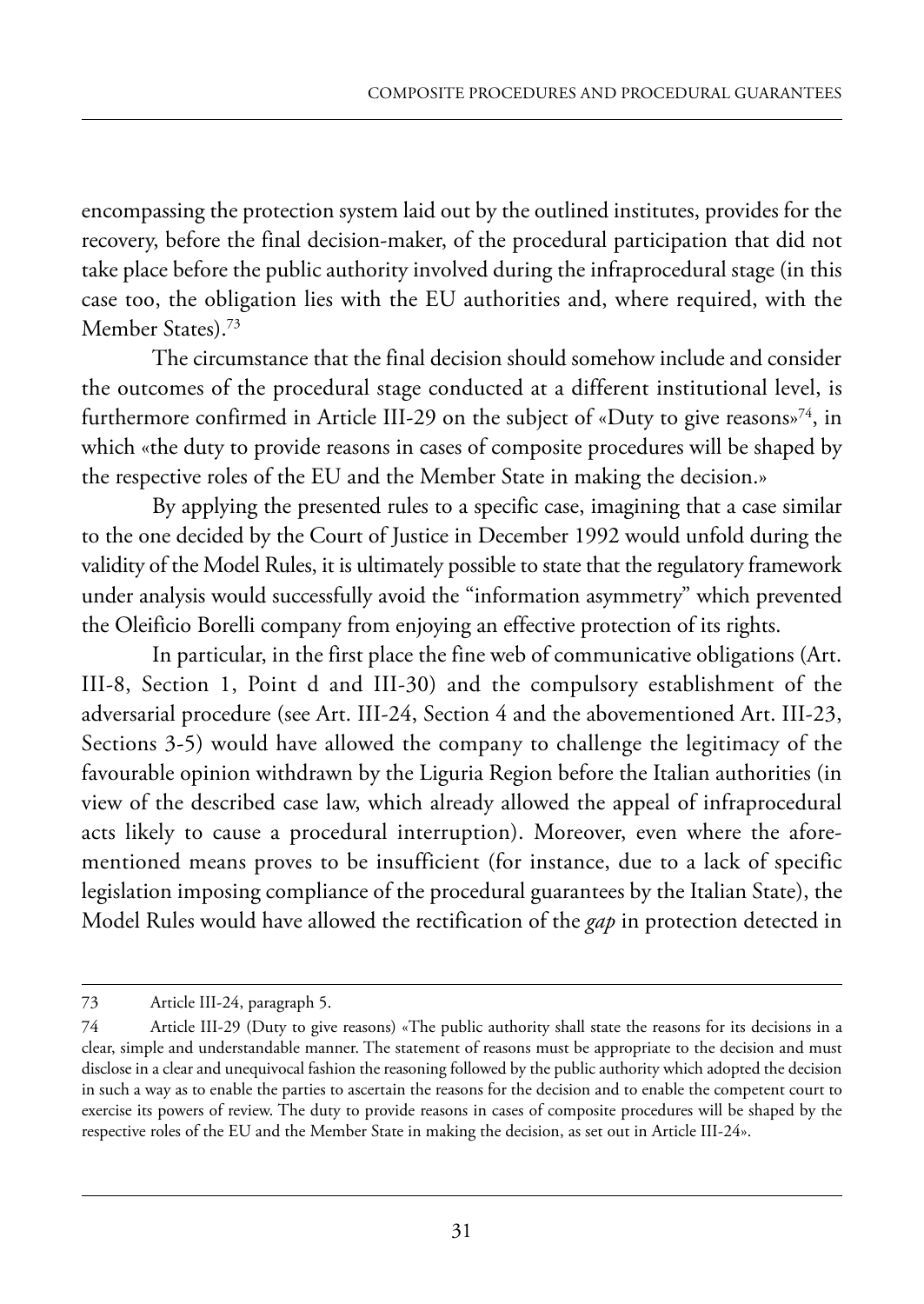the case at hand, by allowing the deficiencies of the part of the trial carried out before the internal authorities to be "counterbalanced" by a full adversarial procedure before the EU institutions (Art. III-24, Section 5).

The case analysed above confirms that the set of principles and rules provided by ReNEUAL implement a system of procedural guarantees which is effective and may overcome the complexity of composite procedures.

### *6. The Solutions Offered by the Model Rules in the Existing Regulatory Framework*

The foregoing considerations represent an outdated delineation of the solutions offered by the *Rules*, moving from an obsolete regulatory framework established by Regulation n. 355/1977.

As previously mentioned,<sup>75</sup> Regulation n. 1782/2003 introduced a new and simplified payments system for farmers, managed through the European Agricultural Guarantee Fund (EAGF) and the European Agricultural Fund for Rural Development (EAFRD), replacing the European Agricultural Guidance and Guarantee Fund (eaGGf). in this new policy context, the relevant financial rules are laid down in Regulation n. 1290/2005.

In light of the foregoing considerations, we could say that Model Rules can manage critical issues arising from composite procedures, even in the renewed regulatory framework.

The current system is based on the devolution of competences to the Member States for granting and withdrawing funding. In particular, it is up to each Member State, under the EU regulatory framework, to manage the grants, to carry out all the necessary controls to prevent irregularities and frauds and to recover undue financing.<sup>76</sup> The national authorities (the so-called national paying agencies) play a very special role for

<sup>75</sup> see *supra*, note 27.

<sup>76</sup> See CGA, 14 September 2009, n. 812, where it is clear that Member States shall comply with the European regulatory framework («i fondi stanziati per il sostegno ai nuovi insediamenti agricoli non appartengono alla regione, ma sono alla stessa "assegnati", affinché vengano adoperati per il sostegno alla imprenditoria, secondo i principi e le regole fissate dall'ordinamento comunitario da cui provengono, restando all'ordinamento statale di riferimento ed alle singole regioni spazi operativi e regolamentari nei soli ambiti consentiti dalla disciplina comunitaria di riferimento»).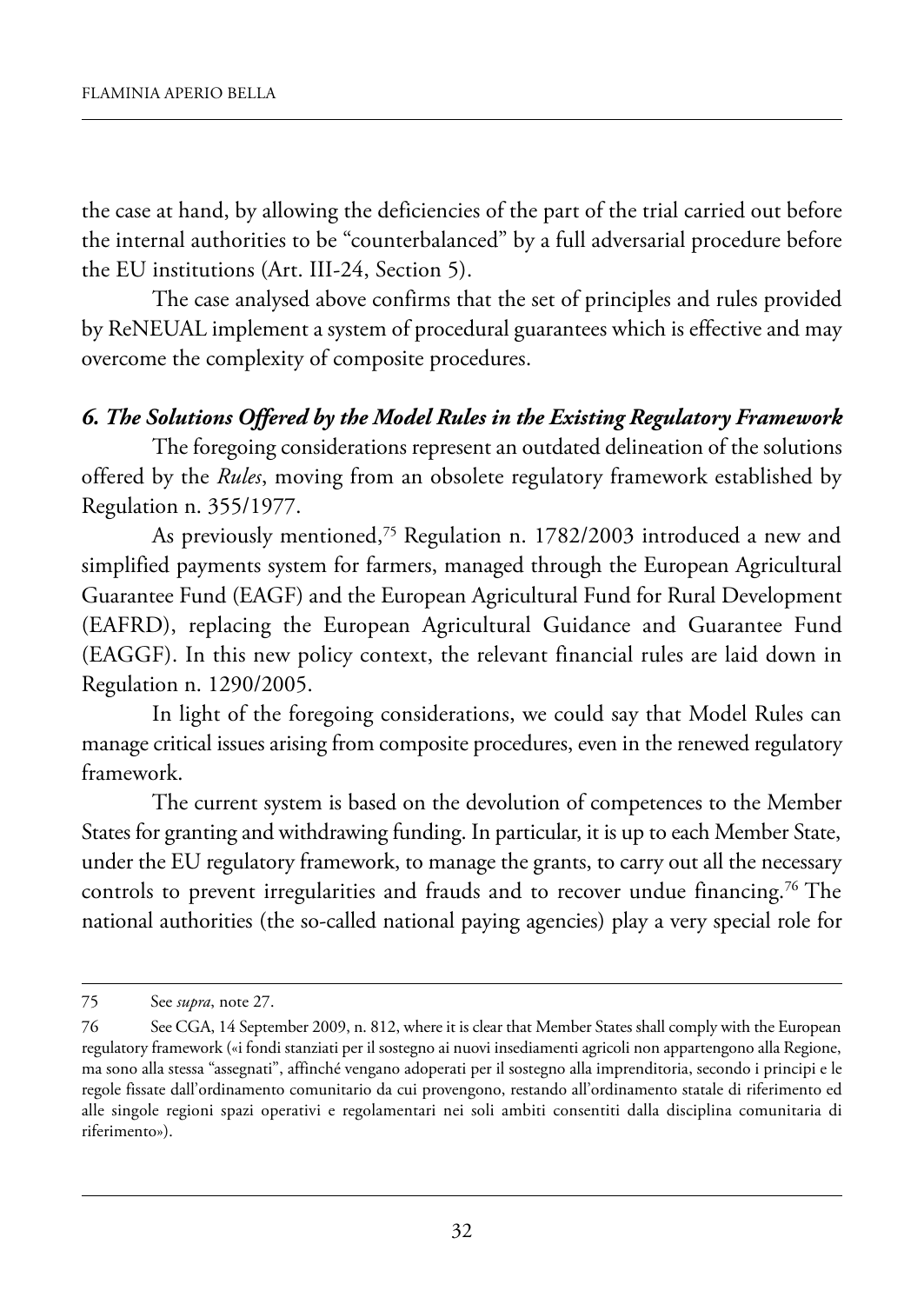the beneficiaries of EU funding, since they have no direct contacts with the Commission. The EU Commission plays thus the mere role of ultimate controller of the management activities conducted by the national agencies and, where it is ascertained that there has been an undue disbursement of funds, it can suspend or withdrawn funding.<sup>77</sup>

The above-mentioned new features of the procedure affect the distribution of competences set out in Regulation 1290/2005.

Although the national paying agencies  $-$  in an early stage internal to the Member State – examine the requests, control that the financial transactions of the fund are carried out fairly, prevent and pursue irregularities and recover wrongly paid funds for infringement of the EU regulation (Art. 9, para. 1), the Commission intervenes *ex post*, through the monitoring of the activities of the Member State. In particular, by verifying all documentation submitted by the national agencies (its sole interlocutors), the Commission shall check that management and control systems exist and function properly in the Member States and, if not, it shall reduce or suspend payments (Art. 9, para. 2, Regulation 1290/2005) and comply with the relevant recovery obligations. The Commission may take its decision on the clearance of the accounts on the basis of the completeness, accuracy and veracity of the annual accounts submitted by the Member State (Art. 30) and it may decide to pursue a conformity clearance procedure when it considers that expenditure was not in compliance with Union and national rules, by excluding any expenditure affected by the non-compliance with the procedure. Before any decision to refuse financing is taken, the Commission shall inform the Member State in writing (Art. 31, para. 3).

In summary, on a opposite course to the previous system, the management of the Funds is in the hands of the Member States: only the national paying agencies adopt the necessary acts and measures to ensure correct financial contributions, offer reasonable assurance that the necessary controls have been carried out and have contacts with third beneficiaries. when conformity clearance is carried out, the findings from the Commission's inspection and the Member State's replies shall be notified in writing.

<sup>77</sup> B. marChetti, *Fondi strutturali e tutela giurisdizionale: variazioni degli schemi regolatori e conseguenze sull'architettura giudiziaria dell'UE*, *supra,* note 27.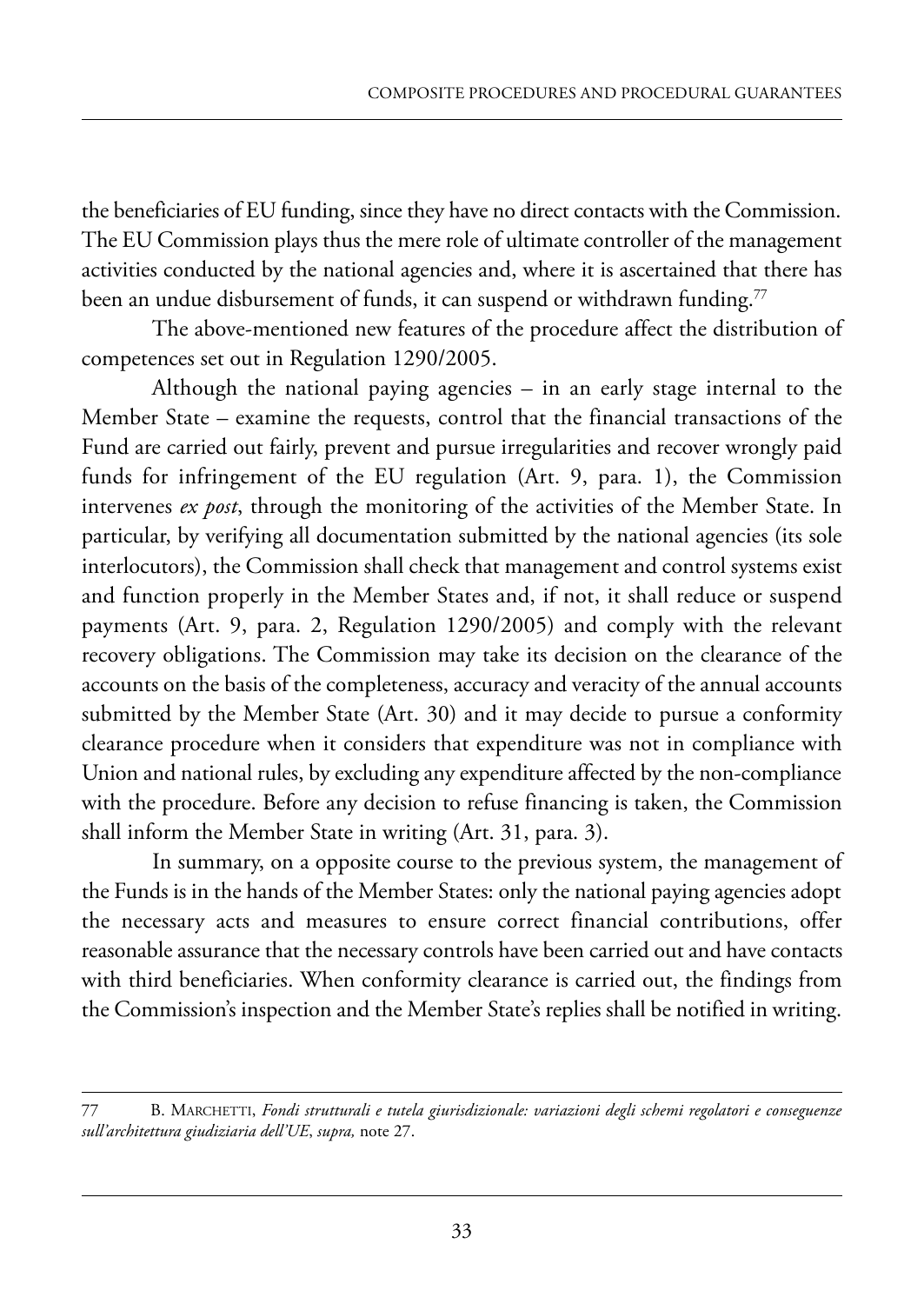Therefore, the Member State may be required to initiate a recovery procedure.

It is worth noting that, where irregularities or negligence are detected and recovery procedures shall be undertaken by Member States, two exceptions are allowed in Article 32, paragraph 6: (i) if the costs likely to be incurred total more than the amount to be recovered; (ii) if recovery proves impossible owing to the insolvency of the debtor. This, albeit limited, freedom of action of the Member States may affect the protection of the third beneficiary's position because, according to the case-law, $78$  since Member states have discretion in the decision to recover undue payments, their discretionary power precludes the right of beneficiaries to contest the Commission's decision under Article 263 TFUE.

This regulatory framework creates thus a "protection void", such as the one of the oleificio Borelli case. in that case, the final decision of the Commission was based on a binding opinion issued by the Member State (*sub specie* the opinion of the Region) whose proceeding did not allow to contest the decision itself. In this case, the recovery procedure undertaken by the Member State is the result of a decision of the Commission that, although binding on the national agencies, cannot be contested in legal proceedings<sup>79</sup> by the adversely affected beneficiary.

Beyond all issues relating to legal proceedings, Model Rules offer a possible answer to the above-mentioned protection needs.

In particular, it is worth mentioning the second and third sentence of paragraph

<sup>78</sup> see *ex multis*, tue, 6 June 2002, in *C 105/01, SLIM Sicilia c. Commissione e CGUE*, 2 may 2006, in C*-417/04, Regione Siciliana c. Commissione*, where it is established that «in accordance with settled case-law, the condition that the decision forming the subject-matter of the proceedings must be of direct concern to a natural or legal person, as laid down in the fourth paragraph of Article 230 EC, requires the contested Community measure to affect directly the legal situation of the individual and leave no discretion to its addressees, who are entrusted with the task of implementing it, such implementation being purely automatic and resulting from Community rules without the application of other intermediate rules (see, in particular, *Case C-404/96 P Glencore Grain v Commission [1998] ECR I-2435, paragraph 41, and Case C-486/01 P National Front v Parliament [2004] ECR I-6289, paragraph 34)*» (pt. 28).

<sup>79</sup> B. marChetti, *Fondi strutturali e tutela giurisdizionale*, cit., *passim*. special emphasis is put by the author on the necessity to recognize the third beneficiaries' standing to contest the Commission's acts before the Court of Justice, since actions in national courts are often referred to the Court of Justice for a preliminary ruling. On the binding nature of the "intermediate" decisions taken in composite procedures concerning the judicial protection of people affected by the final provision, see Brito Bastos, *The* Borelli *Doctrine Revisited: Three Issues of Coherence in a Landmark Ruling for EU Administrative Justice*, cit., p. 279 *et seq.*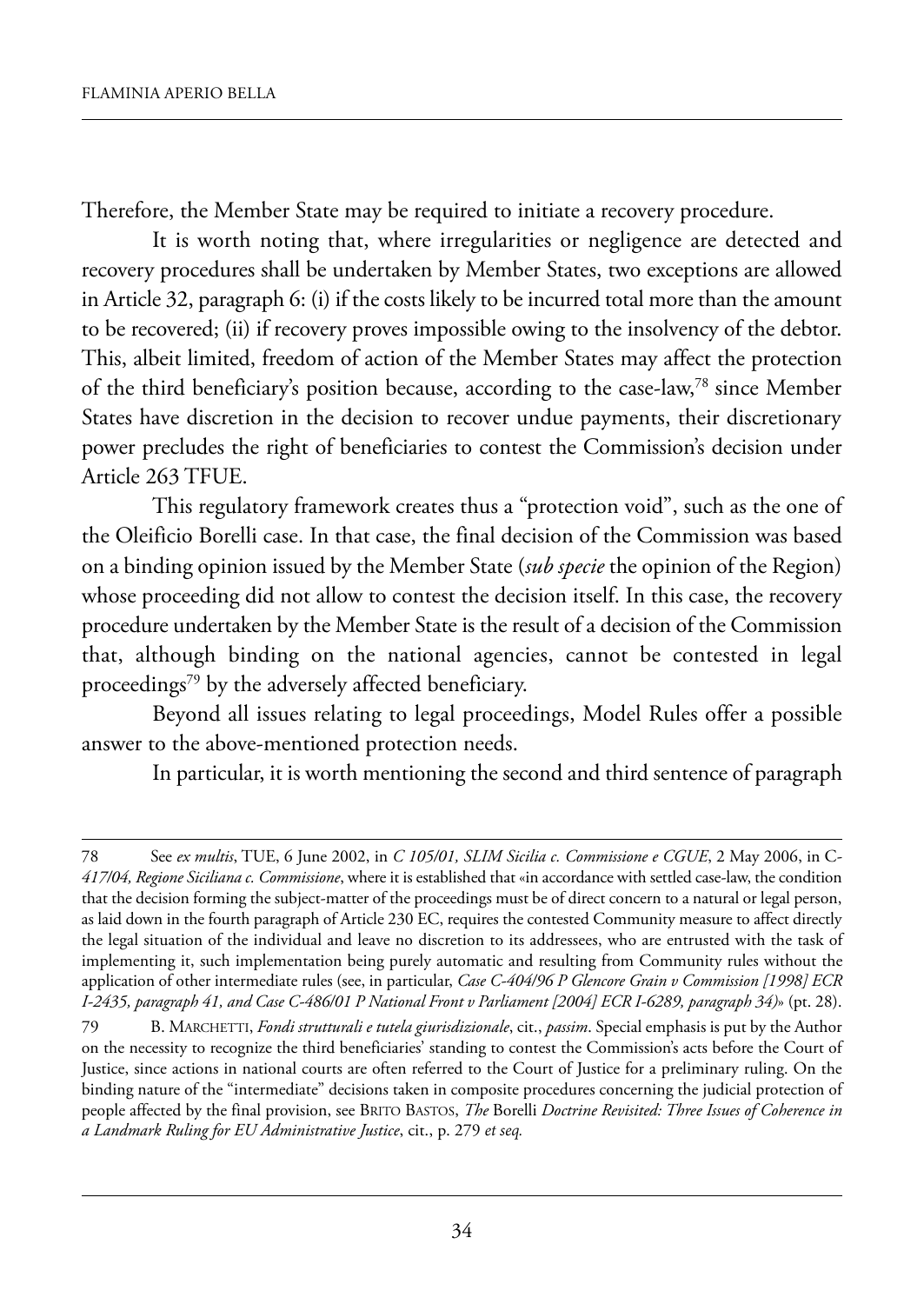5 of Article III-24. This specific (and limited) reference is justified by the peculiar structure of the new financing procedure of the common agricultural policy, different from the procedure in force during the Borelli case, which, as already mentioned, could be examined in the light of a number of dispositions of the Model Rules.

we can say that the main features of the new regulatory context are: (i) the "recommendation" adopted by the Commission is not always legally binding; (ii) the final decision is taken by the Member State.

The first element refers to paragraph 5 of Article III-24 (instead of para. 4, concerning binding recommendations), while the need of a national agency's decision restricts our analysis to the second and third sentence of the aforesaid paragraph 5.

As already mentioned, the basic rule in case of decisions taken on the basis of non-binding recommendations preventing the defendant from defending himself is that the right to be heard before the final decision is taken shall include: «knowledge of the recommendation and the ability to contest its findings» (Art. III-24, para. 5, first sentence). Where, as in the present case, sector-specific legislation of the EU renders Book III applicable to Member States and it is up to the Member States to take the final decision, the preceding obligation applies *mutatis mutandis*.

By applying the Model Rules to an act of secondary legislation, the introduction in the regulatory system governing the common agricultural policy of a disposition making the Model Rules applicable to such sector would oblige Member States to allow third beneficiaries to contest the Commission's decision during the recovery procedure.

In the absence of such sector-specific legislation or of any EU legislation specifying the aforementioned procedural requirements, the sole guarantee of protection of the third beneficiary's position would be the aforesaid "closure rule" (art. iii-24, para. 5, third sentence). Such disposition shall include that «the Member State authority will apply national rules of administrative procedure, which must comply with EU general principles of law concerning fair hearings».

In conclusion, the case at hand and the examined articles implement a system of procedural guarantees, which is particularly effective and able to overcome the complexity of composite procedures even in the current regulatory context.

It is worth noting that, even if the Model Rules are not translated into rules on administrative procedure covering the non-legislative implementation of EU law and